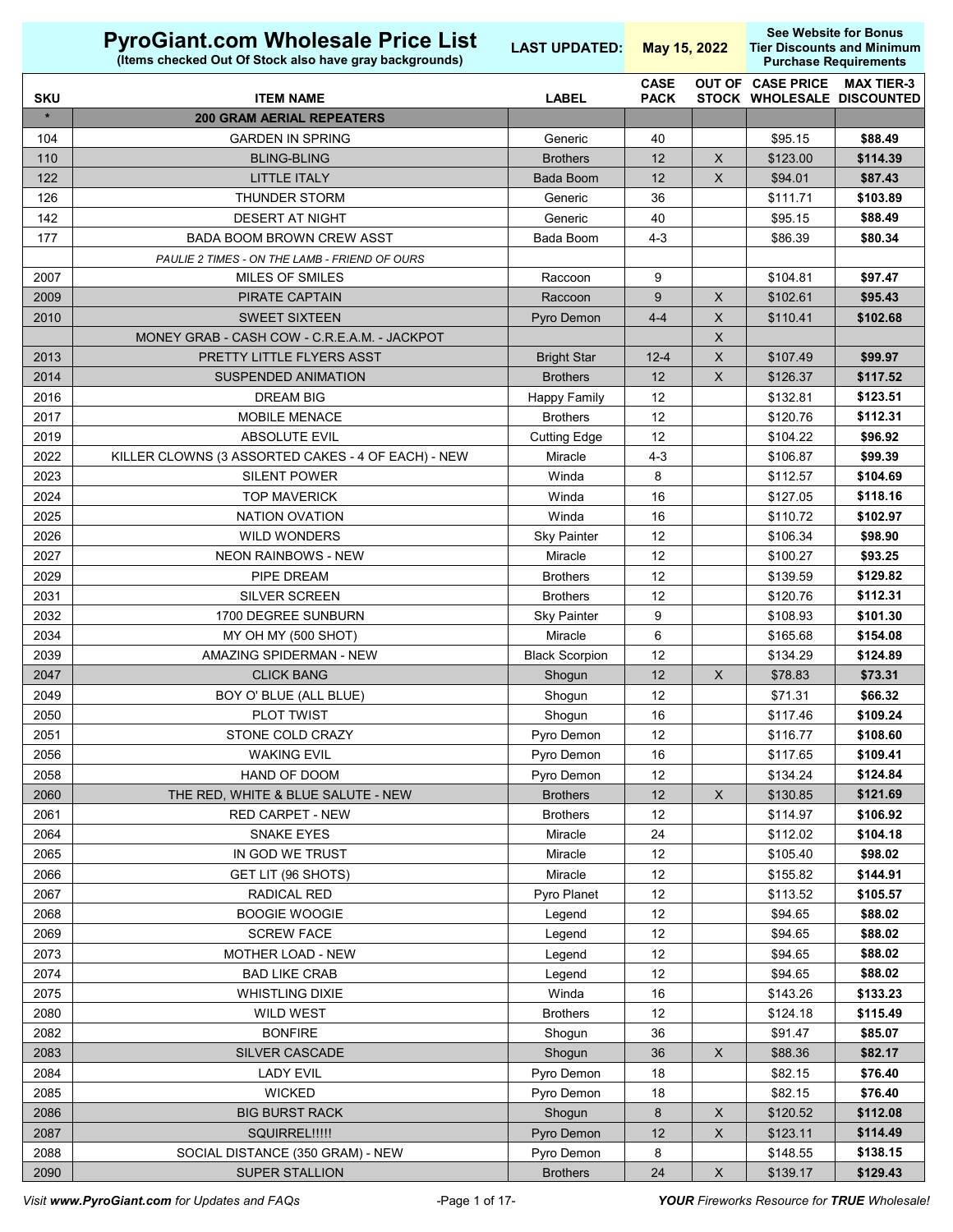**(Items checked Out Of Stock also have gray backgrounds)**

**LAST UPDATED: May 15, 2022**

| <b>SKU</b> | <b>ITEM NAME</b>                                  | <b>LABEL</b>       | <b>CASE</b><br><b>PACK</b> |   | OUT OF CASE PRICE<br>STOCK WHOLESALE DISCOUNTED | <b>MAX TIER-3</b>    |
|------------|---------------------------------------------------|--------------------|----------------------------|---|-------------------------------------------------|----------------------|
| 2092       | BATTLE OF LEXINGTON - THROWBACK                   | West Lake          | 24                         |   | \$98.31                                         | \$91.43              |
| 2094       | AUTUMN DRIZZLE - THROWBACK                        | West Lake          | 36                         |   | \$139.89                                        | \$130.10             |
| 2095       | <b>MO BETTER</b>                                  | T-Sky              | 16                         |   | \$124.81                                        | \$116.07             |
| 2096       | <b>RISKY BUSINESS</b>                             | T-Sky              | 16                         |   | \$158.12                                        | \$147.05             |
| 2097       | PATRIOTIC BOOM                                    | <b>Bright Star</b> | 16                         |   | \$83.38                                         | \$77.54              |
| 2098       | <b>CRISS CROSS (CROSSETTES)</b>                   | Winda              | 16                         |   | \$146.94                                        | \$136.65             |
| 2100       | <b>ACES HIGH</b>                                  | Pyro Demon         | 12                         | X | \$127.01                                        | \$118.12             |
| 2101       | <b>WILDCARD</b>                                   | <b>Brothers</b>    | 12                         | X | \$102.66                                        | \$95.47              |
| 2104       | <b>INSANE TRAFFIC (350 GRAM)</b>                  | Shogun             | 10                         | X | \$117.52                                        | \$109.29             |
| 2105       | <b>BLACK BLADE</b>                                | T-Sky              | 8                          |   | \$98.31                                         | \$91.43              |
| 2110       | <b>PANIC</b>                                      | T-Sky              | 24                         |   | \$105.14                                        | \$97.78              |
| 2111       | <b>RAGING WILLOW</b>                              | Raccoon            | 8                          | X | \$101.18                                        | \$94.10              |
| 2112       | <b>AGGRESSION</b>                                 | Raccoon            | 12                         | X | \$116.33                                        | \$108.19             |
| 2113       | <b>HAPPY CAMPER</b>                               | T-Sky              | 16                         |   | \$159.65                                        | \$148.47             |
| 2115       | PARANORMAL (350 GRAM)                             | Miracle            | 8                          |   | \$145.44                                        | \$135.26             |
| 2116       | <b>LUCKY STARS</b>                                | <b>Miracle</b>     | 24                         | X | \$93.24                                         | \$86.71              |
| 2117       | <b>EXPLODER</b>                                   | T-Sky              | 12                         |   | \$120.00                                        | \$111.60             |
| 2118       | ROYAL FLUSH                                       | Miracle            | 12                         |   | \$112.99                                        | \$105.08             |
| 2119       | <b>PALM PARADISE</b>                              | Pyro Demon         | 16                         |   | \$139.76                                        | \$129.98             |
| 2120       | <b>MIKE DROP</b>                                  | Pyro Demon         | 12                         |   | \$120.71                                        | \$112.26             |
| 2121       | <b>KICK ASS</b>                                   | Pyro Demon         | 12                         |   | \$120.71                                        | \$112.26             |
| 2122       | THIRD BASE                                        | Pyro Demon         | 12                         |   | \$120.71                                        | \$112.26             |
| 2123       | <b>NICE RACK</b>                                  | Pyro Demon         | 12                         |   | \$120.71                                        | \$112.26             |
| 2124       | 12 SHOT DEMON PACK (4 ASSORTED CAKES - 3 OF EACH) | Pyro Demon         | 12                         |   | \$116.89                                        | \$108.71             |
|            | MIKE DROP - KICK ASS - THIRD BASE - NICE RACK     |                    |                            |   |                                                 |                      |
| 2127       | <b>SKY SHOOTER 100 SHOT</b>                       | Winda              | 12                         | X | \$133.60                                        | \$124.25             |
| 2128       | FUN FUEL - NEW                                    | Winda              | 12                         |   | \$124.50                                        | \$115.79             |
| 2130       | <b>WILD ONE</b>                                   | Miracle            | 12                         |   | \$112.38                                        | \$104.51             |
| 2131       | METEORIC SHOWER                                   | Power Blast        | 8                          | X | \$122.21                                        | \$113.66             |
| 2137       | <b>BRING THE BLING</b>                            | Miracle            | 8                          |   | \$127.86                                        | \$118.91             |
| 2138       | WE ARE FAMILY (LOVE FIGHT LIVE - 4 OF EACH)       | <b>BoomWow</b>     | 12                         |   | \$114.87                                        | \$106.83             |
| 2140       | MILK AND HONEY - NEW                              | Raccoon            | 24                         | X | \$179.41                                        | \$166.85             |
| 2141       | DOUBLE AGENT 350 GRAM                             | Pyro Planet        | 6                          |   | \$76.23                                         | \$70.89              |
| 2142       | SPACE CADET 350 GRAM                              | Pyro Planet        | 6                          |   | \$76.23                                         | \$70.89              |
| 2143       | NEON CITY 350 GRAM                                | Pyro Planet        | 6                          |   | \$76.23                                         | \$70.89              |
| 2144       | RED GIANT 350 GRAM                                | Pyro Planet        | 6                          |   | \$76.23                                         | \$70.89              |
| 2145       | NERD CORE 350 GRAM                                | Pyro Planet        | 6                          |   | \$76.23                                         | \$70.89              |
| 2146       | NOVA CORE 350 GRAM                                | Pyro Planet        | 6                          |   | \$76.23                                         | \$70.89              |
| 2147       | SKY BUFFET - NEW                                  | <b>Bright Star</b> | 12                         |   | \$110.20                                        | \$102.49             |
| 2148       | PULSE POUNDER - NEW                               | Winda              | 12                         |   | \$119.08                                        | \$110.74             |
| 2149       | MONEY BOX                                         | Shogun             | 12                         | X | \$123.48                                        | \$114.84             |
| 2156       | <b>DIAMONDS - NEW</b>                             | <b>Sky Painter</b> | 24                         |   | \$116.99                                        | \$108.80             |
| 2157       | OLD SCHOOL - NEW                                  | <b>Sky Painter</b> | 24                         |   | \$112.08                                        | \$104.23             |
| 2159       | MR. REX                                           | Pyro Diablo        | 24                         |   | \$97.84                                         | \$90.99              |
| 2160       | <b>RETROSAURUS</b>                                | Pyro Diablo        | 24                         |   | \$97.84                                         | \$90.99              |
| 2161       | <b>SPINOSAURUS</b>                                | Pyro Diablo        | 24                         |   | \$97.84                                         | \$90.99              |
| 2163       | <b>NEON GOBLIN</b>                                | Pyro Diablo        | 16                         |   | \$127.05                                        | \$118.16             |
| 2165       | KICK ASS FOREVER                                  | Pyro Diablo        | 16                         |   | \$127.05                                        | \$118.16             |
| 2166       | <b>NOISE MAKER</b>                                | Pyro Diablo        | 12                         |   | \$120.71                                        | \$112.26             |
| 2167       | INDEPENDENCE - NEW                                | <b>Sky Painter</b> | 12                         |   | \$113.19                                        | \$105.27             |
| 2168       | <b>BADHAREDAY - NEW</b>                           | <b>Brothers</b>    | 12                         | X | \$121.14                                        | \$112.66             |
| 2169       | ROAD TO FREEDOM (350 GRAM) - NEW                  | Pyro Diablo        | 12                         |   |                                                 |                      |
|            |                                                   |                    |                            |   |                                                 |                      |
| 2171       | OVER AND OUT                                      | T-Sky              | 12                         |   | \$175.77<br>\$137.26                            | \$163.47<br>\$127.65 |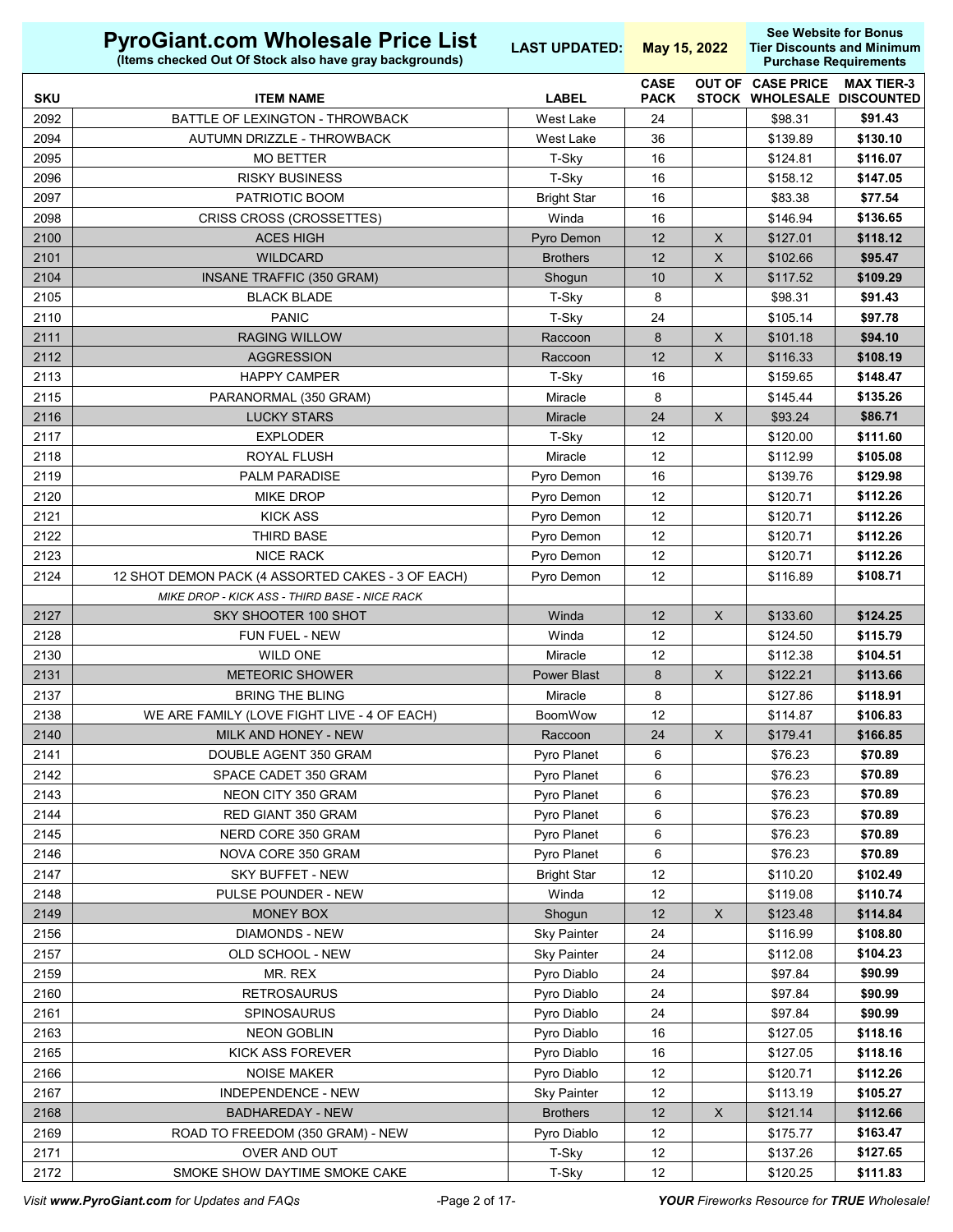**(Items checked Out Of Stock also have gray backgrounds)**

**LAST UPDATED: May 15, 2022**

|            |                                                                                 |                    | <b>CASE</b>    |        | OUT OF CASE PRICE          | <b>MAX TIER-3</b> |
|------------|---------------------------------------------------------------------------------|--------------------|----------------|--------|----------------------------|-------------------|
| <b>SKU</b> | <b>ITEM NAME</b>                                                                | <b>LABEL</b>       | <b>PACK</b>    |        | STOCK WHOLESALE DISCOUNTED |                   |
| 2173       | <b>BROKEN HEART</b>                                                             | Winda              | 24             | X      | \$111.79                   | \$103.96          |
| 2177       | <b>HOOLIGAN - NEW</b>                                                           | <b>Miracle</b>     | 12             | X      | \$117.99                   | \$109.73          |
| 2178       | <b>CYBER WORKZ</b>                                                              | <b>BoomWow</b>     | 12             | X      | \$120.17                   | \$111.76          |
| 2179       | PYRO FREAK                                                                      | Miracle            | 8              |        | \$128.84                   | \$119.82          |
| 2182       | JAWBREAKER - NEW                                                                | Raccoon            | 24             |        | \$207.05                   | \$192.56          |
| 2183       | <b>BREAKTHROUGH</b>                                                             | Raccoon            | 12             |        | \$117.26                   | \$109.05          |
| 2184       | <b>BLACKOUT - NEW</b>                                                           | Pyro Demon         | 24             | X      | \$151.96                   | \$141.32          |
| 2186       | <b>GOLDEN DREAM - NEW</b>                                                       | Pyro Demon         | 12             |        | \$108.49                   | \$100.90          |
| 2187       | <b>MOUNTAIN DEW ME - NEW</b>                                                    | Pyro Demon         | 12             | X      | \$60.99                    | \$56.72           |
| 2188       | <b>COUGAR BAIT - NEW</b>                                                        | Pyro Demon         | 12             | X      | \$60.99                    | \$56.72           |
| 2189       | AFTERNOON DELIGHT - NEW                                                         | Pyro Demon         | 12             | X      | \$60.99                    | \$56.72           |
| 2190       | SEX ON THE BEACH - NEW                                                          | Pyro Demon         | 12             | X      | \$60.99                    | \$56.72           |
|            | <b>500 GRAM COMBO PACKS</b>                                                     |                    |                |        |                            |                   |
| 269        | <b>BIG GUN ASSORTMENT</b>                                                       | Bada Boom          | 3              |        | \$144.12                   | \$134.03          |
|            | FIRE IN D'S SKY - THAT'S CONEY ISLAND - R U KIDDING ME??                        |                    |                |        |                            |                   |
| 276        | <b>3PK PRO BROWN</b>                                                            | Bada Boom          | 3              |        | \$85.03                    | \$79.08           |
|            | LOUIE BLUE EYES - THE G MAN - STREET SWEEPER                                    |                    |                |        |                            |                   |
| 277        | 4PK PRO BROWN                                                                   | Bada Boom          | 4              |        | \$110.54                   | \$102.80          |
|            | MADE - WACKED - BATTLE ON MULBERRY ST - THE HEIST                               |                    |                |        |                            |                   |
| 3036       | <b>MOB MADNESS ASSORTMENT</b>                                                   | <b>Brothers</b>    | $\overline{4}$ | X      | \$114.24                   | \$106.24          |
|            | CRIME SCENE-INSIDE JOB-BLOOD MONEY-TURF WAR                                     |                    |                | X      |                            |                   |
| 3176       | FUN FAMILY ASSORTMENT                                                           | Legend             | 4              |        | \$86.40                    | \$80.35           |
|            | RED THUNDER-BLUE DRAGON-GREEN GOBLIN-GOLDEN WILLOWS                             |                    |                |        |                            |                   |
| 5206       | COOL FAMILY ASSORTMENT (3) 500 GRAM (8) 200 GRAM                                | Legend             | $\mathbf{1}$   | X      | \$112.75                   | \$104.86          |
| 3199       | SHARK ATTACK (ASSORTED CASE OF 4)                                               | Raccoon            | 4              |        | \$122.42                   | \$113.85          |
|            | SHARK WAVES-JAWSOME-SHARK RIDER-SHARK TALE                                      |                    |                |        |                            |                   |
| 3325       | OUT OF THIS WORLD ASSORTMENT (25 SHOT CAKES)                                    | Pyro Demon         | $\overline{4}$ |        | \$119.07                   | \$110.74          |
|            | METEOR SHOWER - SKY BLAST - NEBULA - SOLAR ECLIPSE                              |                    |                |        |                            |                   |
| 3330       | PYRO DEMON COMBO PACK (ASSORTED CASE OF 4)                                      | Pyro Demon         | 4              |        | \$104.19                   | \$96.90           |
|            | <b>HELLFIRE - JUDGEMENT DAY - SHOT IN THE DARK - HARWIRED</b>                   |                    |                |        |                            |                   |
| 3403       | WILD HUNT ASSORTMENT (ASSORTED CASE OF 4)                                       | Raccoon            | 4              |        | \$123.33                   | \$114.70          |
|            | TIGER CURSE-BEAR CRAWL-JAGUAR ROARS-LION THREAT                                 |                    |                |        |                            |                   |
| 3404       | UNLEASH THE BEAST (ASSORTED CASE OF 4)                                          | T-Sky              | 4              |        | \$146.12                   | \$135.89          |
|            | POISONOUS PANTHER-FIRE TIGER-RAGING WOLF-ROARING LION                           |                    | $\overline{4}$ |        |                            |                   |
| 3405       | BROTHERS STARS (ASSORTED CASE OF 4)                                             | <b>Brothers</b>    |                |        | \$134.13                   | \$124.74          |
|            | CANOPUS - CENTAURI - VEGA - CAPELLA<br>DA BIG BOX O' BOMBS (ASSORTED CASE OF 4) |                    |                |        |                            |                   |
| 3406       | HYDROGEN BOMB-ATOM BOMB-NEUTRON BOMB-COBALT BOMB                                | <b>Brothers</b>    | $\overline{4}$ | X<br>X | \$137.36                   | \$127.74          |
| 3408       | UNIVERSE SERIES (ASSORTED CASE OF 3)                                            | Miracle            | 3              |        | \$170.35                   | \$158.43          |
|            | EARTH - MERCURY - MARS                                                          |                    |                |        |                            |                   |
| 3410       | IPA 4-PACK (4 ASSORTED 36 SHOT CAKES)                                           | Winda              | 4              |        | \$151.96                   | \$141.32          |
| 3411       | RED WHITE BLUE 500 GRAM (3 ASSORTED CAKES)                                      | <b>BoomWow</b>     | 3              |        | \$127.05                   | \$118.16          |
| 3412       | HAUNTED (6 ASSORTED CAKES) - NEW                                                | Raccoon            | 6              |        | \$154.62                   | \$143.80          |
| 3413       | CHILI PEPPERS (4 ASSORTED 36 SHOT FAN CAKES) - NEW                              | Miracle            | 4              |        | \$156.79                   | \$145.81          |
| $\star$    | <b>500 GRAM AERIAL REPEATERS</b>                                                |                    |                |        |                            |                   |
| 205        | <b>MACHINE GUN</b>                                                              | Bada Boom          | 4              |        | \$146.11                   | \$135.88          |
| 209        | ONE BAD MOTHER                                                                  | <b>World Class</b> | $\overline{4}$ | X      | \$161.04                   | \$149.77          |
| 212        | SATURDAY NIGHT SPECIAL                                                          | <b>Brothers</b>    | 4              |        | \$113.22                   | \$105.29          |
| 216        | <b>FIREFLY</b>                                                                  | <b>Brothers</b>    | 4              |        | \$143.80                   | \$133.73          |
| 256        | <b>FIGHTING ROOSTER</b>                                                         | <b>World Class</b> | $\overline{4}$ | X      | \$165.16                   | \$153.60          |
| 257        | <b>BLOND JOKE</b>                                                               | <b>Brothers</b>    | 4              |        | \$113.22                   | \$105.29          |
| 297        | <b>GORILLA WARFARE</b>                                                          | <b>World Class</b> | 4              | X      | \$165.16                   | \$153.60          |
| 3004       | MIDNITE MENACE                                                                  | <b>Brothers</b>    | 2              |        | \$122.03                   | \$113.49          |
| 3005       | <b>COSTUME PARTY</b>                                                            | <b>Brothers</b>    | $\overline{4}$ | X      | \$152.37                   | \$141.70          |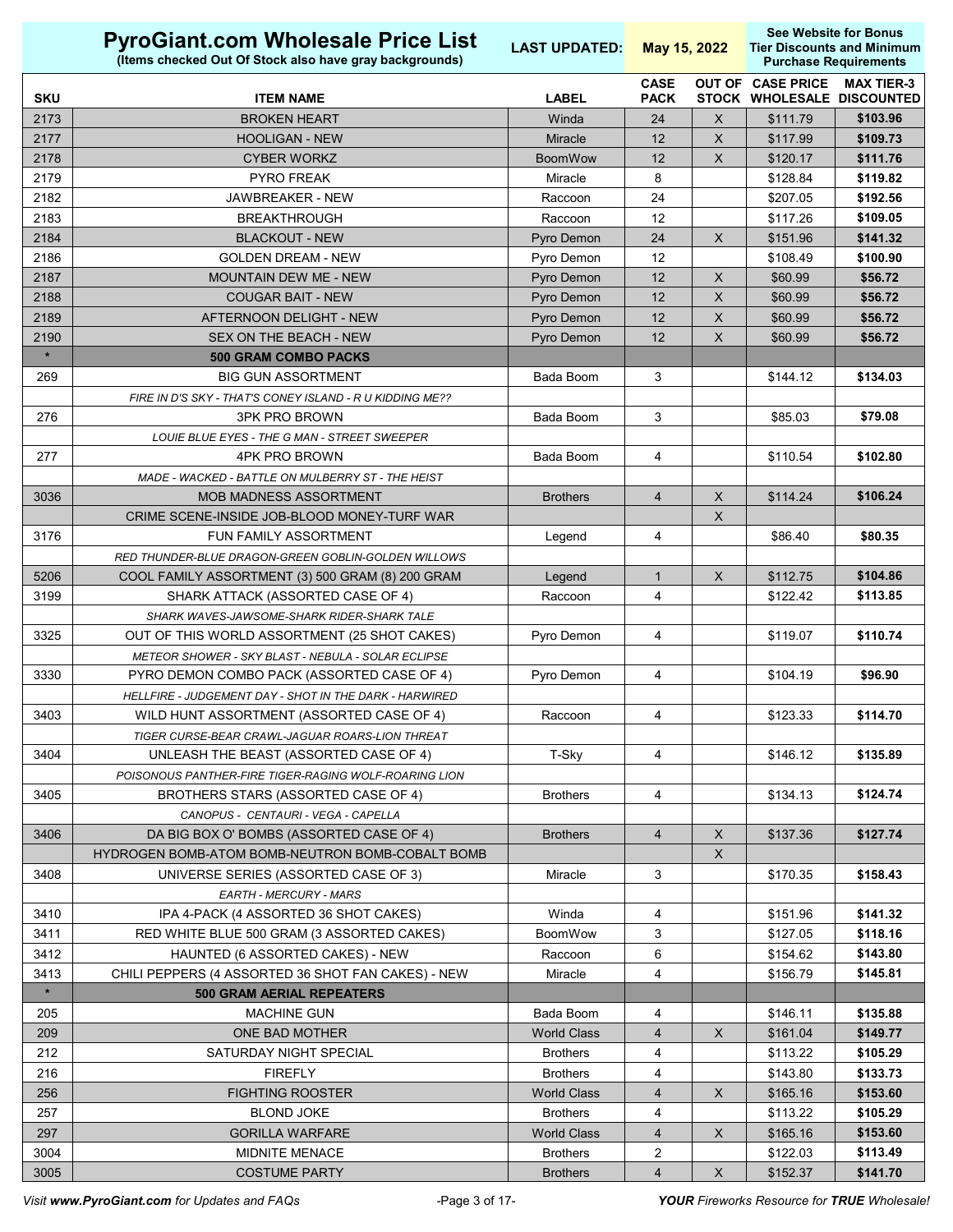**(Items checked Out Of Stock also have gray backgrounds)**

**LAST UPDATED: May 15, 2022**

**See Website for Bonus Tier Discounts and Minimum Purchase Requirements**

| <b>SKU</b> | <b>ITEM NAME</b>                              | <b>LABEL</b>                 | <b>CASE</b><br>PACK |   | <b>OUT OF CASE PRICE</b><br>STOCK WHOLESALE DISCOUNTED | <b>MAX TIER-3</b>    |
|------------|-----------------------------------------------|------------------------------|---------------------|---|--------------------------------------------------------|----------------------|
| 3006       | DOOMSDAY DEVICE                               | Fisherman                    | 6                   |   | \$146.11                                               | \$135.88             |
| 3007       | <b>THUMPER</b>                                | Fisherman                    | 6                   |   | \$135.21                                               | \$125.75             |
| 3011       | UNLEASHED (1 MINUTE DURATION)                 | Pyro Demon                   | $\overline{4}$      | X | \$108.00                                               | \$100.44             |
| 3013       | <b>WILLOW WIZARD</b>                          | Power Blast                  | 4                   |   | \$156.03                                               | \$145.11             |
| 3014       | <b>MAN CAVE</b>                               | Winda                        | 4                   |   | \$158.95                                               | \$147.82             |
| 3016       | KICKING UP THE COLOR                          | Power Blast                  | 4                   |   | \$169.06                                               | \$157.23             |
| 3017       | <b>BENT RAIL</b>                              | <b>World Class</b>           | 3                   |   | \$127.05                                               | \$118.16             |
| 3022       | <b>SKYSCRAPER</b>                             | <b>Brothers</b>              | 6                   |   | \$143.88                                               | \$133.81             |
| 3024       | <b>GUNSLINGER</b>                             | <b>Brothers</b>              | $6\phantom{1}$      |   | \$127.86                                               | \$118.91             |
| 3025       | <b>SKY TREATS</b>                             | <b>Brothers</b>              | 4                   |   | \$142.36                                               | \$132.39             |
| 3026       | <b>CURRENT EVENTS</b>                         | <b>Brothers</b>              | 8                   | X | \$149.67                                               | \$139.19             |
| 3027       | IT'S A BOY (ALL BLUE) - NEW                   | <b>Black Scorpion</b>        | 4                   |   | \$122.59                                               | \$114.01             |
| 3028       | IT'S A GIRL (ALL PINK) - NEW                  | <b>Black Scorpion</b>        | 4                   |   | \$122.59                                               | \$114.01             |
| 3029       | <b>FURIOUS STATIC</b>                         | Pyro Demon                   | $\overline{4}$      | X | \$119.10                                               | \$110.76             |
| 3034       | <b>BLOW YOUR MIND</b>                         | <b>Brothers</b>              | $\overline{4}$      |   | \$107.89                                               | \$100.34             |
| 3035       | SUPER IMPOSING                                | <b>Brothers</b>              | $\overline{4}$      | X | \$152.24                                               | \$141.58             |
| 3037       | <b>NEON EXTREME</b>                           | <b>Sky Painter</b>           | 4                   |   | \$109.26                                               | \$101.61             |
| 3038       | <b>OLD IRONSIDES</b>                          | <b>Brothers</b>              | 8                   | X | \$149.67                                               | \$139.19             |
| 3039       | <b>HIGH FALUTIN</b>                           | <b>Brothers</b>              | 4                   |   | \$114.24                                               | \$106.24             |
| 3040       | HIT THE ROAD JACK                             | <b>Brothers</b>              | $\overline{4}$      | X | \$114.24                                               | \$106.24             |
| 3041       | <b>VIKING DEAD</b>                            | Legend                       | $\overline{4}$      | X | \$148.89                                               | \$138.47             |
| 3042       | <b>BAD GUY</b>                                | <b>Sky Painter</b>           | 4                   |   | \$120.88                                               | \$112.42             |
| 3045       | <b>UNDERTAKER</b>                             | Legend                       | $\overline{4}$      | X | \$130.89                                               | \$121.73             |
| 3046       | RADIOACTIVE MONSTER                           | <b>Brothers</b>              | 4                   |   | \$131.95                                               | \$122.71             |
| 3047       | I'M SPEEDER BIKE                              | <b>Happy Family</b>          | 4                   |   | \$158.03                                               | \$146.97             |
| 3048       | NEON SKIES 500 GRAM                           | Shogun                       | 4                   |   | \$158.01                                               | \$146.95             |
| 3049       | AMMO BOX                                      | Raccoon                      | 4                   |   | \$116.22                                               | \$108.08             |
| 3050       | <b>PATRIOTISM</b>                             | <b>Cutting Edge</b>          | 4                   | X | \$133.01                                               | \$123.70             |
| 3051       | <b>THUNDERING GLORY</b>                       | Pyro Demon                   | 4                   |   | \$110.77                                               | \$103.02             |
| 3052       | OLD SCHOOL COOL - NEW                         | <b>Brothers</b>              | 4                   |   | \$139.57                                               | \$129.80             |
| 3054       | FIREWORKS CENTRAL - NEW                       | <b>Brothers</b>              | $\overline{4}$      | X | \$143.32                                               | \$133.29             |
| 3055       | WE THE PEOPLE - DONALD TRUMP                  | Legend                       | 4                   |   | \$177.86                                               | \$165.41             |
| 3058       | <b>DIABLO RISING</b>                          | Pyro Diablo                  | 6                   |   | \$106.68                                               | \$99.21              |
| 3059       | TOUGH AS HELL                                 | Pyro Diablo                  | 4                   |   | \$114.34                                               | \$106.34             |
| 3060       | <b>WILD HAWG</b>                              | Pyro Diablo                  | 4                   |   | \$189.31                                               | \$176.06             |
| 3062       | <b>SKY PREDATOR</b>                           | Pyro Diablo                  | 4                   |   | \$155.98                                               | \$145.06             |
| 3063       | <b>HOLLOW POINTS - NEW</b>                    | <b>Brothers</b>              | $\overline{4}$      | X | \$150.95                                               | \$140.38             |
| 3064       | <b>EARTH SHAKER</b>                           | Legend                       | $\overline{4}$      | X | \$132.48                                               | \$123.21             |
| 3066       |                                               |                              | 3                   |   |                                                        |                      |
| 3067       | <b>GOLD RUSH</b><br>SEASON OF THE WITCH - NEW | Legend<br><b>Sky Painter</b> | 6                   |   | \$112.99<br>\$110.54                                   | \$105.08<br>\$102.80 |
| 3068       |                                               | <b>Happy Family</b>          | 4                   |   |                                                        |                      |
| 3069       | AMERICAN GLORY<br><b>BAD ASS</b>              |                              |                     |   | \$128.75                                               | \$119.74             |
|            |                                               | Legend                       | 6                   |   | \$122.05                                               | \$113.51             |
| 3070       | BITCH BETTA HAVE MY HUNNY                     | Legend                       | 4                   |   | \$136.54                                               | \$126.98             |
| 3071       | <b>OVER REACTION - NEW</b>                    | Shogun                       | 4                   |   | \$103.58                                               | \$96.33              |
| 3072       | <b>HOWLER MONKEY</b>                          | Shogun                       | 4                   |   | \$139.57                                               | \$129.80             |
| 3074       | WORLD CLASS EVIL CLOWN                        | <b>World Class</b>           | 6                   |   | \$152.45                                               | \$141.78             |
| 3076       | FOOTBALL MANIAC                               | Raccoon                      | 4                   |   | \$174.46                                               | \$162.25             |
| 3077       | <b>WHITE NIGHTS</b>                           | Legend                       | 6                   |   | \$115.66                                               | \$107.56             |
| 3079       | THE HIT                                       | <b>Bada Boom</b>             | $6\phantom{1}6$     | X | \$159.39                                               | \$148.23             |
| 3082       | PATRIOTIC WAVES                               | Raccoon                      | 4                   |   | \$157.29                                               | \$146.28             |
| 3083       | <b>NEW YORK</b>                               | <b>BoomWow</b>               | 4                   |   | \$121.53                                               | \$113.02             |
| 3084       | <b>LIGHT BRIGADE</b>                          | <b>Brothers</b>              | 6                   |   | \$134.20                                               | \$124.81             |
| 3085       | <b>BAMBOOZLE</b>                              | <b>Brothers</b>              | 6                   |   | \$134.20                                               | \$124.81             |
| 3086       | <b>MIDWEST STORM</b>                          | <b>BoomWow</b>               | $\overline{4}$      | X | \$168.14                                               | \$156.37             |

*Visit www.PyroGiant.com for Updates and FAQs -*Page 4 of 17- *YOUR Fireworks Resource for TRUE Wholesale!*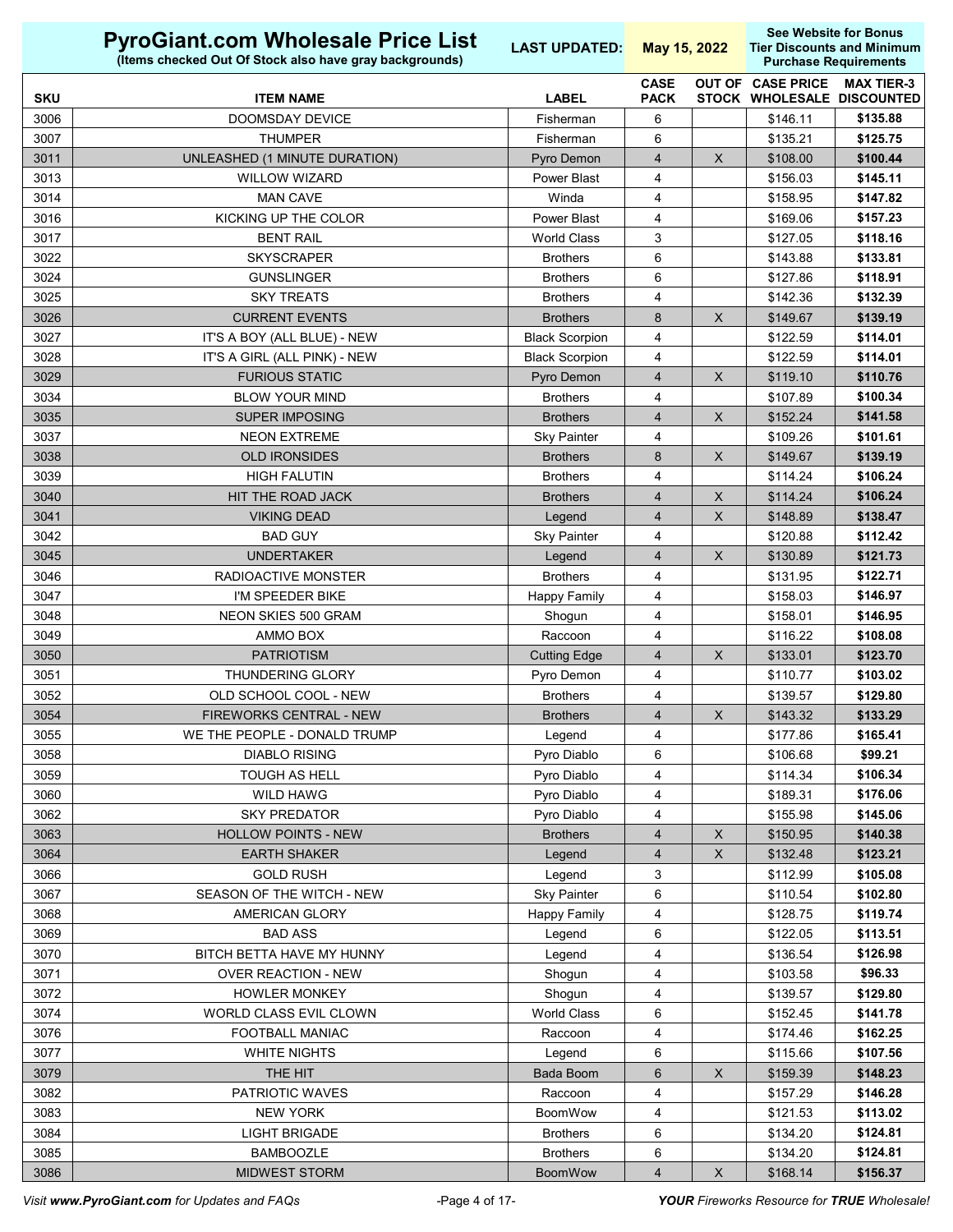**(Items checked Out Of Stock also have gray backgrounds)**

**LAST UPDATED: May 15, 2022**

**See Website for Bonus Tier Discounts and Minimum Purchase Requirements**

| <b>SKU</b> | <b>ITEM NAME</b>                      | <b>LABEL</b>        | <b>CASE</b><br><b>PACK</b> |                           | <b>OUT OF CASE PRICE</b><br>STOCK WHOLESALE DISCOUNTED | <b>MAX TIER-3</b> |
|------------|---------------------------------------|---------------------|----------------------------|---------------------------|--------------------------------------------------------|-------------------|
| 3087       | <b>MANDALA</b>                        | <b>BoomWow</b>      | 6                          |                           | \$179.10                                               | \$166.56          |
| 3088       | DRIVE-IN                              | <b>Brothers</b>     | 4                          |                           | \$115.19                                               | \$107.13          |
| 3089       | <b>VAMPIRE BRIDE</b>                  | <b>BoomWow</b>      | 6                          | X                         | \$159.64                                               | \$148.47          |
| 3090       | <b>TANGERINE DREAM - NEW</b>          | Pyro Planet         | 4                          |                           | \$142.03                                               | \$132.09          |
| 3091       | <b>DIAMOND SKY</b>                    | Pyro Planet         | 6                          |                           | \$102.94                                               | \$95.73           |
| 3092       | THE FALLEN - NEW                      | <b>BoomWow</b>      | 4                          |                           | \$145.99                                               | \$135.77          |
| 3093       | NO REPLACEMENTS FOUND                 | <b>Cutting Edge</b> | 8                          | X                         | \$135.78                                               | \$126.28          |
| 3094       | <b>BANG BROS</b>                      | Raccoon             | 2                          |                           | \$98.20                                                | \$91.33           |
| 3095       | THE JAWS                              | <b>Cutting Edge</b> | 6                          |                           | \$136.83                                               | \$127.25          |
| 3096       | <b>GALAXY DEFENDER</b>                | Legend              | 4                          |                           | \$144.15                                               | \$134.06          |
| 3097       | <b>ZOMBIE ZONKERS</b>                 | Fisherman           | 4                          |                           | \$146.17                                               | \$135.94          |
| 3098       | PRIMAL SCREAM                         | Pyro Demon          | 4                          |                           | \$155.29                                               | \$144.42          |
| 3099       | <b>FINAL DESTINATION</b>              | Fisherman           | 2                          |                           | \$103.10                                               | \$95.88           |
| 3100       | <b>RIDERS IN THE SKY</b>              | Fisherman           | 4                          |                           | \$138.19                                               | \$128.52          |
| 3101       | FIST OF FURY                          | Legend              | 4                          |                           | \$149.04                                               | \$138.61          |
| 3102       | <b>CRUSH CITY</b>                     | Fisherman           | 4                          |                           | \$138.40                                               | \$128.71          |
| 3103       | DONKEY PUNCH                          | Fisherman           | 4                          |                           | \$109.42                                               | \$101.76          |
| 3104       | <b>CAMEL TOE</b>                      | Fisherman           | 4                          |                           | \$121.41                                               | \$112.91          |
| 3105       | <b>BULLET BLOSSOMS - NEW</b>          | Winda               | 4                          |                           | \$179.58                                               | \$167.01          |
| 3106       | <b>VENOM</b>                          | Legend              | 4                          |                           | \$174.34                                               | \$162.14          |
| 3107       | PYRO HERO - NEW                       | T-Sky               | 6                          |                           | \$170.20                                               | \$158.29          |
| 3109       | <b>FRIGHTENED FUN - NEW</b>           | T-Sky               | 4                          |                           | \$124.48                                               | \$115.77          |
| 3110       | <b>CLUSTER BOMB</b>                   | Raccoon             | $\overline{c}$             |                           | \$109.04                                               | \$101.41          |
| 3111       | <b>MEGA SHARK</b>                     | Raccoon             | 4                          |                           | \$128.42                                               | \$119.43          |
| 3112       | <b>BIRDS OF PARADISE</b>              | Raccoon             | 2                          |                           | \$99.73                                                | \$92.75           |
| 3113       | <b>CREEPING DEATH</b>                 | Pyro Demon          | 4                          |                           | \$88.94                                                | \$82.71           |
| 3114       | <b>SNOW BLIND</b>                     | Pyro Demon          | 4                          |                           | \$88.94                                                | \$82.71           |
| 3115       | <b>RISING FORCE</b>                   | Pyro Demon          | 4                          |                           | \$88.94                                                | \$82.71           |
| 3119       | DR. FEELGOOD                          | Pyro Demon          | 4                          |                           | \$101.64                                               | \$94.53           |
| 3120       | <b>FIRING LINE</b>                    | Pyro Demon          | 4                          |                           | \$101.64                                               | \$94.53           |
| 3121       | <b>DAYBREAK</b>                       | Pyro Demon          | 4                          |                           | \$101.64                                               | \$94.53           |
| 3122       | WE WANT YOU                           | <b>Cutting Edge</b> | 4                          |                           | \$95.55                                                | \$88.86           |
| 3126       | <b>FIESTA</b>                         | Fisherman           | 4                          |                           | \$97.23                                                | \$90.42           |
| 3127       | ROLLED GOLD                           | <b>Brothers</b>     | 4                          |                           | \$134.13                                               | \$124.74          |
| 3128       | <b>HOOD RICH</b>                      | Fisherman           | 4                          |                           | \$109.81                                               | \$102.12          |
| 3129       | <b>BI-POLAR BOX</b>                   | Fisherman           | 4                          |                           | \$115.78                                               | \$107.68          |
| 3130       | <b>TEXAS COWBOY</b>                   | Fisherman           | 4                          |                           | \$146.11                                               | \$135.88          |
| 3131       | TITANIUM POISON - NEW                 | Raccoon             | 4                          |                           | \$169.35                                               | \$157.50          |
| 3132       | DEMON STINGER - NEW                   | Raccoon             | 6                          | X                         | \$150.59                                               | \$140.05          |
| 3133       | <b>WILLOW EXPLOSION</b>               | Raccoon             | 4                          |                           | \$143.15                                               | \$133.13          |
| 3135       | <b>BEST OF BREED</b>                  | Raccoon             | 4                          |                           | \$116.84                                               | \$108.66          |
| 3136       | THE REAPER                            | Raccoon             | 4                          |                           | \$155.97                                               | \$145.05          |
| 3137       | <b>NEON CELEBRATION</b>               | Raccoon             | 2                          |                           | \$101.72                                               | \$94.60           |
| 3138       | <b>WILLOW COMBUSTION</b>              | Raccoon             | 4                          |                           | \$115.56                                               | \$107.47          |
| 3139       | <b>FREEDOM RIDER</b>                  | Raccoon             | 2                          |                           | \$132.48                                               | \$123.21          |
| 3140       | DC NIGHTMARE                          | Raccoon             | 4                          |                           | \$124.04                                               | \$115.36          |
| 3142       | RUSH HOUR (3 MIN DURATION - 100 SHOT) | Winda               | 4                          |                           | \$236.23                                               | \$219.69          |
| 3143       | <b>DEATH PUNCH</b>                    | Pyro Demon          | 4                          |                           | \$95.30                                                | \$88.63           |
| 3144       | <b>BITCH SLAP</b>                     | Pyro Demon          | 4                          |                           | \$95.30                                                | \$88.63           |
| 3158       | <b>KNOCK OUT</b>                      | Pyro Demon          | 4                          | $\times$                  | \$95.30                                                | \$88.63           |
| 3160       | <b>BACK HAND</b>                      | Pyro Demon          | 4                          |                           | \$95.30                                                | \$88.63           |
| 3145       | <b>GO AHEAD FIRE ME</b>               | Miracle             | 4                          | $\boldsymbol{\mathsf{X}}$ | \$156.47                                               | \$145.52          |
| 3146       | <b>NEON BOOM</b>                      | Raccoon             | 4                          |                           | \$108.07                                               | \$100.51          |
| 3148       | <b>IRON WOLF</b>                      | Raccoon             | 4                          |                           | \$122.54                                               | \$113.96          |

*Visit www.PyroGiant.com for Updates and FAQs -*Page 5 of 17- *YOUR Fireworks Resource for TRUE Wholesale!*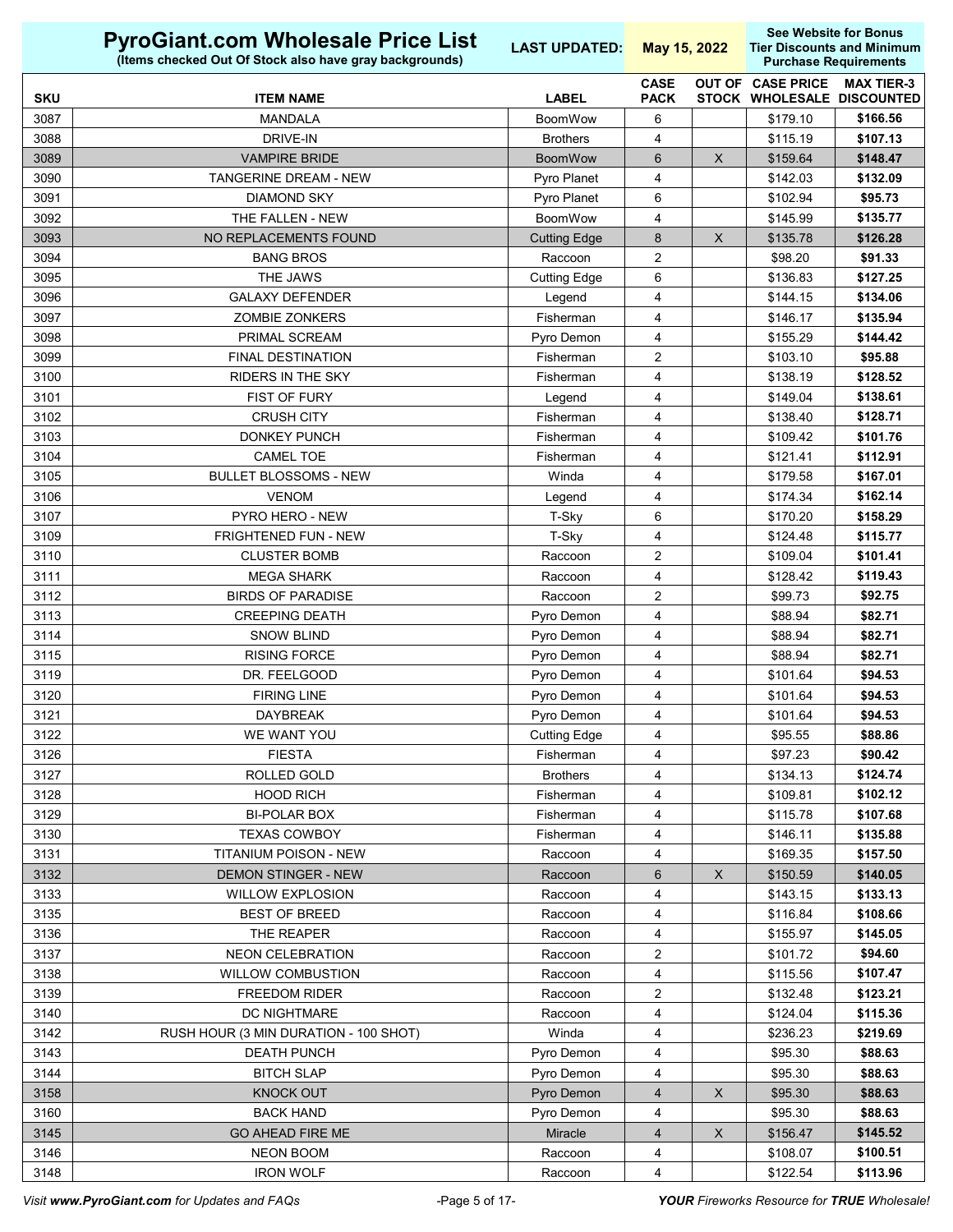**(Items checked Out Of Stock also have gray backgrounds)**

**LAST UPDATED: May 15, 2022**

| <b>SKU</b> | <b>ITEM NAME</b>                            | <b>LABEL</b>       | <b>CASE</b><br><b>PACK</b> |          | <b>OUT OF CASE PRICE</b> | <b>MAX TIER-3</b><br>STOCK WHOLESALE DISCOUNTED |
|------------|---------------------------------------------|--------------------|----------------------------|----------|--------------------------|-------------------------------------------------|
| 3149       | <b>BLACK ANGEL</b>                          | Raccoon            | 4                          |          | \$130.15                 | \$121.04                                        |
| 3150       | COOL GAME                                   | Raccoon            | 4                          |          | \$126.82                 | \$117.94                                        |
| 3151       | SPECIAL OFFER                               | Raccoon            | 4                          | $\times$ | \$127.05                 | \$118.16                                        |
| 3152       | <b>EAGLE PRIDE</b>                          | Raccoon            | 4                          |          | \$133.80                 | \$124.43                                        |
| 3153       | INTERTWINED - NEW                           | Raccoon            | 4                          |          | \$140.74                 | \$130.89                                        |
| 3154       | <b>BAND OF BROTHERS</b>                     | Raccoon            | 4                          |          | \$110.88                 | \$103.12                                        |
| 3155       | <b>BIKER'S PRIDE - NEW</b>                  | Raccoon            | 6                          | $\times$ | \$97.49                  | \$90.67                                         |
| 3159       | 90 SECOND SHOW IN A BOX (1.5 MIN DURATION)  | Pyro Demon         | 3                          | $\times$ | \$160.80                 | \$149.54                                        |
| 3161       | WITCHING HOUR                               | Pyro Demon         | 6                          |          | \$143.24                 | \$133.21                                        |
| 3162       | <b>NUCKING FUTZ</b>                         | Pyro Demon         | 4                          |          | \$102.95                 | \$95.74                                         |
| 3163       | <b>MONGOLIAN</b>                            | Pyro Demon         | 4                          |          | \$102.95                 | \$95.74                                         |
| 3167       | <b>GLITTERBUGS - NEW</b>                    | Shogun             | 4                          | X        | \$129.31                 | \$120.26                                        |
| 3169       | PLASMA JET - NEW                            | Shogun             | $\overline{2}$             | $\times$ | \$71.94                  | \$66.90                                         |
| 3170       | 3 MINUTE MAYHEM (3 MIN DURATION - 100 SHOT) | Shogun             | 2                          | $\times$ | \$130.71                 | \$121.56                                        |
| 3173       | LET THE STORM BREAK - NEW                   | Raccoon            | 6                          |          | \$176.68                 | \$164.31                                        |
| 3174       | <b>MAINFRAME</b>                            | <b>Brothers</b>    | $\overline{2}$             |          | \$100.30                 | \$93.28                                         |
| 3177       | THE ROAD TO 4TH OF JULY                     | Pyro Diablo        | 3                          |          | \$152.11                 | \$141.46                                        |
| 3178       | <b>GOD BLESS AMERICA</b>                    | Pyro Diablo        | 4                          |          | \$181.61                 | \$168.90                                        |
| 3180       | <b>MAMBA SPIRIT</b>                         | Pyro Diablo        | 4                          |          | \$112.59                 | \$104.71                                        |
| 3181       | <b>HEAT SEEKER</b>                          | Lidu               | 4                          |          | \$123.75                 | \$115.09                                        |
| 3182       | THE WILD BEAST                              | Pyro Diablo        | 4                          |          | \$171.53                 | \$159.52                                        |
| 3184       | <b>ZOMBIE ATTACK</b>                        | Pyro Planet        | 6                          |          | \$102.81                 | \$95.61                                         |
| 3185       | <b>LIVE WIRE</b>                            | Pyro Demon         | 4                          |          | \$118.66                 | \$110.35                                        |
| 3186       | <b>EXIT STRATEGY</b>                        | Pyro Demon         | 4                          |          | \$147.15                 | \$136.85                                        |
| 3191       | THE GOOD SHIT                               | Fisherman          | 4                          |          | \$165.16                 | \$153.60                                        |
| 3193       | <b>GOD BLESS AMERICA T-SKY</b>              | T-Sky              | 4                          |          | \$145.68                 | \$135.48                                        |
| 3194       | <b>LARGER THAN LIFE</b>                     | <b>Brothers</b>    | 4                          |          | \$122.89                 | \$114.29                                        |
| 3196       | AMERICAN SELECT                             | <b>Brothers</b>    | 4                          |          | \$137.61                 | \$127.98                                        |
| 3197       | <b>DOUBLE ACTION</b>                        | Shogun             | 4                          | $\times$ | \$136.82                 | \$127.24                                        |
| 3300       | <b>SNAP CRACKLE POP</b>                     | Shogun             | 4                          | $\times$ | \$117.81                 | \$109.56                                        |
| 3301       | HUGE RED & WHITE STROBE                     | Raccoon            | 4                          |          | \$108.00                 | \$100.44                                        |
| 3302       | <b>GOLDFINGERS</b>                          | Pyro Planet        | 4                          |          | \$139.91                 | \$130.12                                        |
| 3303       | <b>INTERSTELLAR</b>                         | Shogun             | 2                          |          | \$79.62                  | \$74.05                                         |
| 3304       | <b>NEON THUNDER</b>                         | Pyro Demon         | 4                          |          | \$106.67                 | \$99.20                                         |
| 3305       | FO' SHOW                                    | <b>Bright Star</b> | 4                          |          | \$142.69                 | \$132.70                                        |
| 3306       | POOL PARTY                                  | <b>Bright Star</b> | 6                          |          | \$159.69                 | \$148.51                                        |
| 3307       | VOODOO                                      | Raccoon            | 4                          |          | \$149.99                 | \$139.49                                        |
| 3310       | <b>WHITEWATER - NEW</b>                     | <b>Brothers</b>    | 4                          |          | \$147.68                 | \$137.34                                        |
| 3311       | <b>CRAZY STARZ - NEW</b>                    | <b>Brothers</b>    | 4                          |          | \$133.68                 | \$124.32                                        |
| 3314       | <b>NEON BUTTERLIES</b>                      | Raccoon            | 2                          |          | \$146.92                 | \$136.64                                        |
| 3315       | NEVER SAY DIE                               | Miracle            | 6                          |          | \$134.07                 | \$124.69                                        |
| 3316       | SLAMMIN'                                    | Miracle            | 6                          |          | \$139.06                 | \$129.33                                        |
| 3318       | <b>BLUE ANGELS</b>                          | Miracle            | 6                          |          | \$133.83                 | \$124.46                                        |
| 3319       | ONE IN A MILLION                            | Miracle            | 4                          |          | \$152.32                 | \$141.66                                        |
| 3324       | <b>BOSS MAN</b>                             | Miracle            | 4                          |          | \$114.53                 | \$106.51                                        |
| 3335       | KILLED BY DEATH                             | Pyro Demon         | 4                          | X        | \$108.00                 | \$100.44                                        |
| 3338       | S.W.A.T. TEAM                               | Miracle            | 6                          |          | \$143.52                 | \$133.47                                        |
| 3339       | DON'T TREAD ON ME                           | Miracle            | 4                          |          | \$132.50                 | \$123.23                                        |
| 3340       | DON'T TREAD ON ME T-SKY                     | T-Sky              | 4                          |          | \$157.24                 | \$146.23                                        |
| 3341       | <b>SECOND AMENDMENT</b>                     | Pyro Planet        | 4                          |          | \$139.96                 | \$130.16                                        |
| 3342       | JUNGLELAND                                  | Pyro Demon         | 4                          |          | \$151.33                 | \$140.74                                        |
| 3343       | <b>COLOR CRASH</b>                          | Power Blast        | 4                          |          | \$149.26                 | \$138.81                                        |
| 3345       | ASSASSINS ASSAULT                           | Miracle            | 6                          |          | \$96.06                  | \$89.34                                         |
| 3346       | <b>OCTOPUSES - NEW</b>                      | Power Blast        | 4                          |          | \$93.96                  | \$87.38                                         |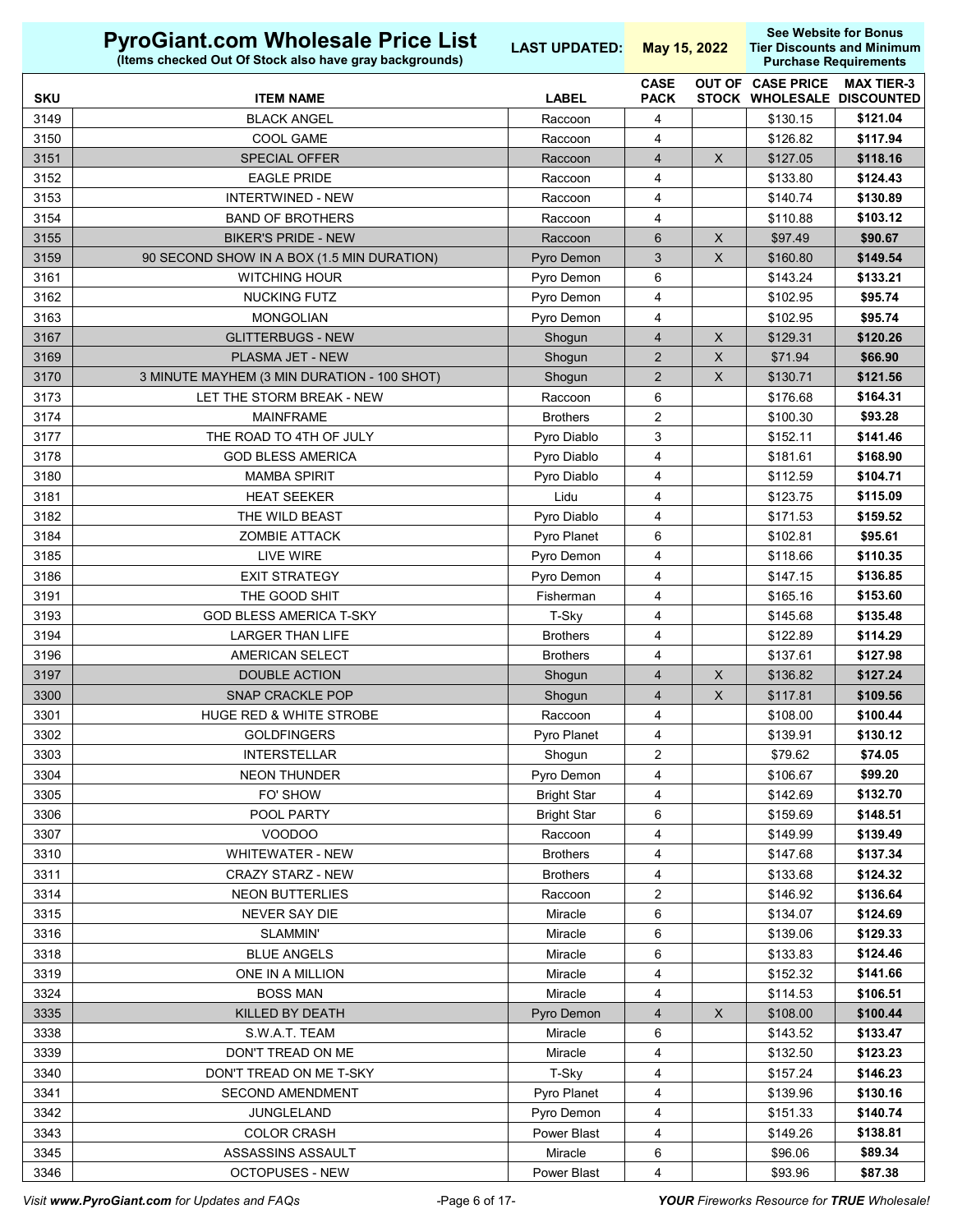**(Items checked Out Of Stock also have gray backgrounds)**

**LAST UPDATED: May 15, 2022**

| <b>SKU</b> | <b>ITEM NAME</b>                          | <b>LABEL</b>          | <b>CASE</b><br><b>PACK</b> |   | <b>OUT OF CASE PRICE</b><br>STOCK WHOLESALE DISCOUNTED | <b>MAX TIER-3</b> |
|------------|-------------------------------------------|-----------------------|----------------------------|---|--------------------------------------------------------|-------------------|
| 3347       | <b>GERONIMO (1 MINUTE DURATION) - NEW</b> | Miracle               | $\overline{4}$             |   | \$155.62                                               | \$144.73          |
| 3351       | <b>KEEP IT REAL</b>                       | Power Blast           | 4                          |   | \$132.61                                               | \$123.33          |
| 3360       | <b>GOLD WILLOW POWER BLAST - NEW</b>      | Power Blast           | 4                          |   | \$99.08                                                | \$92.14           |
| 3361       | <b>HEROES</b>                             | Pyro Diablo           | 4                          |   | \$123.09                                               | \$114.47          |
| 3362       | <b>STELLAR DELIGHT</b>                    | T-Sky                 | 4                          |   | \$94.56                                                | \$87.94           |
| 3363       | <b>KING STARS</b>                         | Power Blast           | 4                          |   | \$134.67                                               | \$125.24          |
| 3365       | OMG I NEED THIS - NEW                     | Raccoon               | 4                          |   | \$177.87                                               | \$165.42          |
| 3366       | <b>BIG BURST 12 SHOT</b>                  | T-Sky                 | 4                          |   | \$115.72                                               | \$107.62          |
| 3367       | <b>I AM THE STORM</b>                     | T-Sky                 | $\overline{2}$             |   | \$116.67                                               | \$108.50          |
| 3368       | <b>BURNING FOR YOU</b>                    | T-Sky                 | 4                          |   | \$116.77                                               | \$108.60          |
| 3369       | <b>CANDY BANG</b>                         | T-Sky                 | 4                          |   | \$122.53                                               | \$113.95          |
| 3370       | <b>MASTER MIND</b>                        | T-Sky                 | 4                          |   | \$93.16                                                | \$86.64           |
| 3371       | <b>RAIN MAKER</b>                         | T-Sky                 | 4                          |   | \$131.04                                               | \$121.87          |
| 3373       | <b>TORNADO WARNING</b>                    | T-Sky                 | $\overline{2}$             |   | \$80.72                                                | \$75.07           |
| 3374       | POUND THE SKY                             | T-Sky                 | 4                          |   | \$158.82                                               | \$147.70          |
| 3375       | DAWN TO DUSK                              | T-Sky                 | $\overline{2}$             |   | \$79.90                                                | \$74.31           |
| 3376       | <b>GRUDGE MATCH</b>                       | T-Sky                 | 4                          |   | \$126.60                                               | \$117.74          |
| 3377       | <b>SKY SLAYER</b>                         | T-Sky                 | 3                          |   | \$87.62                                                | \$81.49           |
| 3378       | <b>JAGUAR IN THE JUNGLE</b>               | T-Sky                 | 6                          |   | \$147.49                                               | \$137.17          |
| 3379       | 4TH OF JULY                               | T-Sky                 | 4                          |   | \$116.89                                               | \$108.71          |
| 3380       | <b>TIME STAND STILL</b>                   | T-Sky                 | 6                          |   | \$168.43                                               | \$156.64          |
| 3381       | <b>WILD LIFE</b>                          | T-Sky                 | 4                          |   | \$96.52                                                | \$89.76           |
| 3382       | <b>BACKYARD BULLY</b>                     | T-Sky                 | 4                          |   | \$167.26                                               | \$155.55          |
| 3383       | DADDY-O                                   | T-Sky                 | 6                          |   | \$148.11                                               | \$137.74          |
| 3384       | <b>FEASTING FURY</b>                      | T-Sky                 | 6                          |   | \$99.30                                                | \$92.35           |
| 3386       | <b>GRAHAM CRAPPER - NEW</b>               | Pyro Demon            | 4                          |   | \$127.05                                               | \$118.16          |
| 3387       | THUNDER ROAD - NEW                        | Pyro Demon            | 4                          |   | \$119.21                                               | \$110.87          |
| 3389       | NATURAL BORN PYROS - NEW                  | Pyro Demon            | 4                          |   | \$147.32                                               | \$137.01          |
| 3390       | TIME TO RAIN - NEW                        | Pyro Demon            | 4                          |   | \$114.35                                               | \$106.35          |
| 3391       | WILD SIDE - NEW                           | Pyro Demon            | 4                          |   | \$110.47                                               | \$102.74          |
| 3392       | AGENTS OF EVIL - NEW                      | Pyro Demon            | 4                          |   | \$149.23                                               | \$138.78          |
| 3393       | <b>HEAT OF THE MOMENT - NEW</b>           | Pyro Demon            | 4                          |   | \$167.95                                               | \$156.19          |
| 3394       | TITANIUM WILLOWS - NEW                    | Pyro Demon            | 4                          |   | \$97.61                                                | \$90.78           |
| 3395       | HIT THE LIGHTS - NEW                      | Pyro Demon            | 4                          |   | \$113.05                                               | \$105.14          |
| 3396       | DOUBLE DOWN - NEW                         | Pyro Demon            | 4                          |   | \$124.50                                               | \$115.79          |
| 3398       | <b>FRIDAY NIGHT</b>                       | Power Blast           | 4                          |   | \$129.18                                               | \$120.14          |
| 3399       | <b>SECRET WEAPON</b>                      | Power Blast           | 4                          |   | \$124.04                                               | \$115.36          |
| 3800       | <b>SCORCHING SUN</b>                      | Power Blast           | 4                          |   | \$164.91                                               | \$153.37          |
| 3801       | <b>BONE SHAKER</b>                        | Power Blast           | 4                          |   | \$172.58                                               | \$160.50          |
| 3803       | <b>CHOMPER</b>                            | Power Blast           | 4                          |   | \$151.86                                               | \$141.23          |
| 3805       | RACING FOR CHAMPION                       | Power Blast           | 4                          |   | \$119.31                                               | \$110.96          |
| 3806       | PYRO-POCALYPSE                            | Shogun                | 3                          |   | \$97.04                                                | \$90.25           |
| 3807       | PYRO CLUB                                 | Miracle               | 6                          |   | \$156.04                                               | \$145.12          |
| 3808       | PYRO SPECTACULAR                          | Miracle               | 4                          |   | \$151.20                                               | \$140.62          |
| 3809       | <b>MEN OF HONOR</b>                       | Miracle               | 4                          |   | \$123.16                                               | \$114.54          |
| 3810       | <b>GO FURY - NEW</b>                      | <b>Black Scorpion</b> | 4                          |   | \$124.16                                               | \$115.47          |
| 3811       | <b>GO FREAK - NEW</b>                     | <b>Black Scorpion</b> | 4                          |   | \$124.16                                               | \$115.47          |
| 3812       | <b>NEON FANTASY - NEW</b>                 | <b>Black Scorpion</b> | 4                          |   | \$132.20                                               | \$122.95          |
| 3813       | <b>NEON FUSION - NEW</b>                  | <b>Black Scorpion</b> | 4                          |   | \$132.20                                               | \$122.95          |
| 3815       | <b>WOLF HOWLING</b>                       | <b>Power Blast</b>    | 4                          | X | \$145.92                                               | \$135.71          |
| 3816       | ZOO PARTY                                 | Power Blast           | 4                          |   | \$199.23                                               | \$185.28          |
| 3819       | <b>LEOPARD</b>                            | Power Blast           | 4                          |   | \$114.90                                               | \$106.86          |
| 3825       | <b>GODZILLA THRILLA - NEW</b>             | Winda                 | 4                          | X | \$150.62                                               | \$140.08          |
| 3826       | THE GREAT GOBLIN - NEW                    | Shogun                | $\overline{4}$             | Χ | \$128.83                                               | \$119.81          |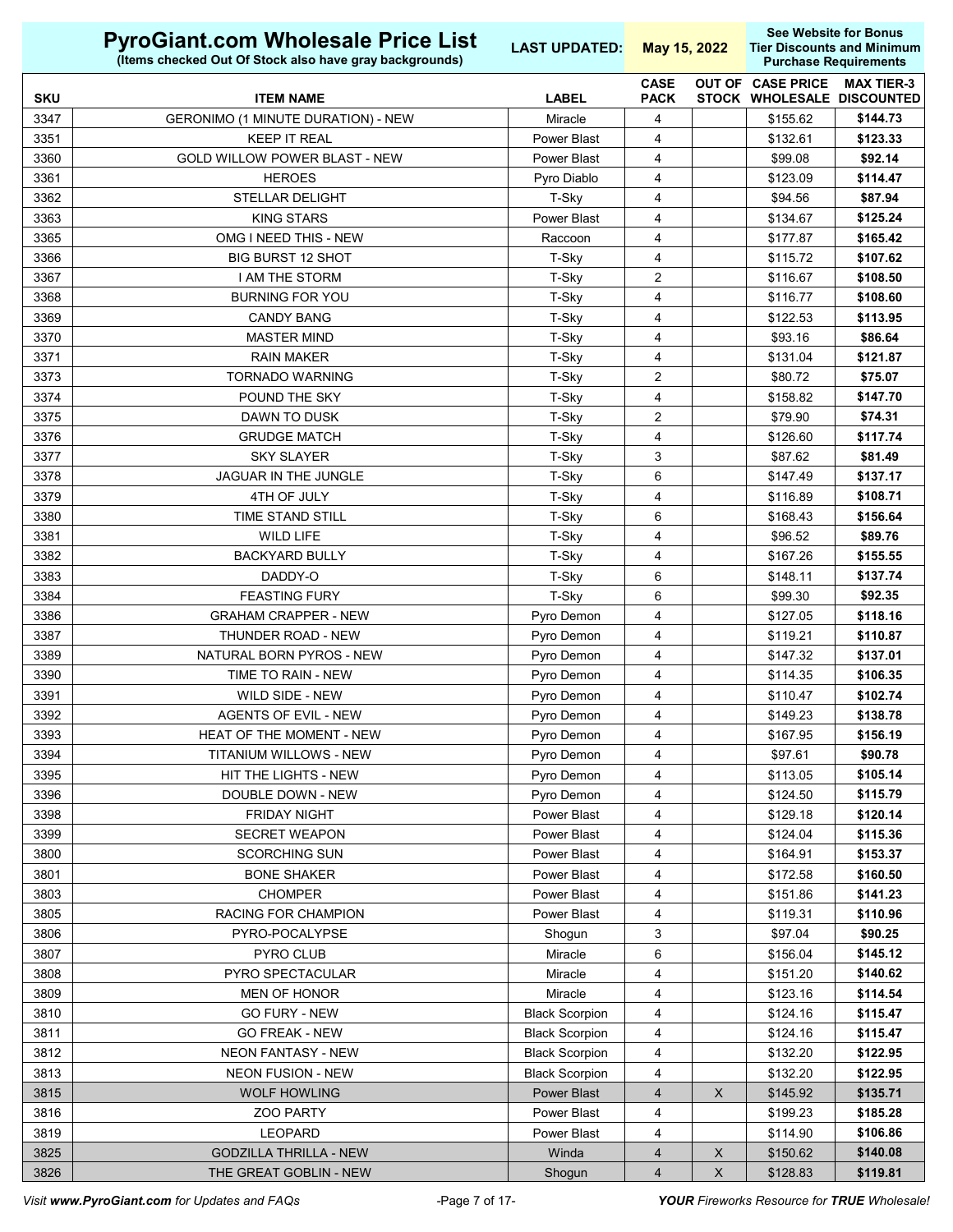**(Items checked Out Of Stock also have gray backgrounds)**

**LAST UPDATED: May 15, 2022**

| <b>SKU</b> | <b>ITEM NAME</b>                          | <b>LABEL</b>        | <b>CASE</b><br><b>PACK</b> |   | <b>OUT OF CASE PRICE</b><br>STOCK WHOLESALE DISCOUNTED | <b>MAX TIER-3</b> |
|------------|-------------------------------------------|---------------------|----------------------------|---|--------------------------------------------------------|-------------------|
| 3827       | LOUD & PROUD - NEW                        | T-Sky               | 4                          |   | \$134.80                                               | \$125.36          |
| 3828       | <b>SECURITY BREACH</b>                    | <b>Brothers</b>     | 4                          |   | \$123.09                                               | \$114.47          |
| 3829       | <b>BABY BOOMERS</b>                       | <b>Brothers</b>     | 4                          |   | \$126.61                                               | \$117.75          |
| 3831       | <b>RISING DRAGON</b>                      | Pyro Planet         | 4                          |   | \$149.76                                               | \$139.28          |
| 3832       | <b>SPIDER NEBULA</b>                      | Winda               | $\overline{4}$             | X | \$151.76                                               | \$141.14          |
| 3834       | <b>MEDALIST</b>                           | <b>Brothers</b>     | 4                          |   | \$110.15                                               | \$102.44          |
| 3835       | THE STAR CHAMBER                          | <b>Brothers</b>     | 4                          |   | \$113.56                                               | \$105.61          |
| 3837       | <b>APACHE STRIKE</b>                      | <b>World Class</b>  | 2                          |   | \$88.93                                                | \$82.70           |
| 3838       | ROUGH GUY                                 | <b>Cutting Edge</b> | 4                          |   | \$113.99                                               | \$106.01          |
| 3839       | THIN BLUE LINE                            | <b>World Class</b>  | 4                          |   | \$120.70                                               | \$112.25          |
| 3841       | <b>CROSS THE LINE - NEW</b>               | Winda               | 4                          |   | \$116.64                                               | \$108.48          |
| 3842       | <b>WOLVES - NEW</b>                       | <b>Cutting Edge</b> | 6                          |   | \$121.79                                               | \$113.26          |
| 3843       | <b>GOOD TIMES-NEW</b>                     | T-Sky               | 4                          |   | \$140.16                                               | \$130.35          |
| 3846       | SALUTE TO THE TROOPS - NEW                | Miracle             | $\boldsymbol{2}$           |   | \$115.94                                               | \$107.82          |
| 3850       | <b>ZOMBIE RISING - NEW</b>                | Miracle             | 4                          |   | \$130.94                                               | \$121.77          |
| 3852       | <b>AMERICANA - NEW</b>                    | Raccoon             | 4                          |   | \$143.32                                               | \$133.29          |
| 3854       | THE NEXT BIG THING - NEW                  | Raccoon             | 4                          |   | \$135.84                                               | \$126.33          |
| 3855       | <b>LASER CHASER - NEW</b>                 | Raccoon             | 4                          |   | \$144.48                                               | \$134.37          |
| 3856       | <b>GAS ATTACK - NEW</b>                   | Pyro Demon          | 6                          | X | \$120.49                                               | \$112.06          |
| 3858       | <b>BORN TO RAISE HELL - NEW</b>           | Pyro Demon          | 4                          | X | \$115.39                                               | \$107.31          |
| 3859       | HOWL AT THE MOON (28 HOWLING SHOTS) - NEW | Pyro Demon          | 4                          |   | \$137.69                                               | \$128.05          |
| 3860       | PURE NISHIKI - NEW                        | Pyro Demon          | 4                          |   | \$104.98                                               | \$97.63           |
| 3861       | <b>VAMPIRA - NEW</b>                      | Pyro Demon          | 4                          |   | \$101.64                                               | \$94.53           |
| 3862       | AFTERSHOCK - NEW                          | Pyro Demon          | 4                          |   | \$101.64                                               | \$94.53           |
| 3863       | <b>CRYPTIC WARNING - NEW</b>              | Pyro Demon          | 4                          |   | \$101.64                                               | \$94.53           |
| 3864       | WAKE THE DEAD - NEW                       | Pyro Demon          | 4                          |   | \$148.14                                               | \$137.77          |
| 3865       | <b>FLASH POINT - NEW</b>                  | Pyro Demon          | 4                          |   | \$125.98                                               | \$117.16          |
| 3866       | <b>FIRESTORM - NEW</b>                    | Pyro Demon          | $\overline{2}$             |   | \$79.00                                                | \$73.47           |
| $\star$    | <b>SUPER FINALE SERIES</b>                |                     |                            |   |                                                        |                   |
| 3600       | 1,500 GRAM FINALE SERIES #1 (72 SHOTS)    | Pyro Demon          | 3                          |   | \$107.99                                               | \$100.43          |
| 3601       | 1,500 GRAM FINALE SERIES #2 (72 SHOTS)    | Pyro Demon          | 3                          |   | \$107.99                                               | \$100.43          |
| 3603       | 1,000 GRAM SPRINKLER (136 SHOTS)          | Pyro Demon          | $\boldsymbol{2}$           |   | \$88.06                                                | \$81.90           |
| 3604       | TAKE TWO (120 SHOTS)                      | <b>Brothers</b>     | $\overline{2}$             | X | \$85.08                                                | \$79.12           |
| 3605       | 1,000 GRAM MAYHEM (56 SHOTS) - NEW        | Pyro Demon          | 2                          |   | \$93.58                                                | \$87.03           |
| 3606       | CRAZY STUFF (96 SHOTS) - NEW              | <b>Brothers</b>     | 3                          | X | \$120.44                                               | \$112.01          |
| $\star$    | 500 GRAM SPRINKLER/ZIPPER REPEATERS       |                     |                            |   |                                                        |                   |
| 3200       | <b>MEGAWATT 295 SHOT</b>                  | <b>Brothers</b>     | $\mathbf{1}$               | X | \$106.97                                               | \$99.48           |
| 3201       | OUT WITH A BANG 295 SHOT                  | <b>Brothers</b>     | $\mathbf{1}$               | X | \$106.97                                               | \$99.48           |
| 3202       | ALL TRUMPED UP 95 SHOT                    | Miracle             | $\overline{2}$             | X | \$120.39                                               | \$111.96          |
| 3204       | RAINBOW GHOST 195 SHOT                    | Raccoon             | 1                          |   | \$123.64                                               | \$114.99          |
| 3205       | DEMON'S FURY 220 SHOT                     | Pyro Demon          | 1                          |   | \$80.22                                                | \$74.60           |
| 3207       | GOOOOOAL! 102 SHOT                        | Raccoon             | 1                          |   | \$103.60                                               | \$96.35           |
| 3208       | CROSSFIRE 51 SHOT (CROSSETTES)            | Raccoon             | $\overline{\mathbf{c}}$    |   | \$134.74                                               | \$125.31          |
| 3209       | HOLE IN THE SKY 130 SHOT                  | Pyro Demon          | $\overline{\mathbf{c}}$    |   | \$125.79                                               | \$116.98          |
| 3210       | TURN UP THE NIGHT 145 SHOT                | Pyro Demon          | 1                          |   | \$81.95                                                | \$76.21           |
| 3214       | STAY CONNECTED 115 SHOT                   | <b>BoomWow</b>      | $\overline{\mathbf{c}}$    |   | \$141.63                                               | \$131.72          |
| 3216       | THIS ONE'S A KILLER 166 SHOT - NEW        | Miracle             | 1                          |   | \$116.84                                               | \$108.66          |
| 3217       | SOUND AND LIGHT SHOW 213 SHOT             | <b>Brothers</b>     | $\mathbf{1}$               | X | \$102.94                                               | \$95.73           |
| 3220       | DISASTER MASTER 135 SHOT                  | T-Sky               | $\overline{\mathbf{c}}$    |   | \$140.76                                               | \$130.91          |
| 3221       | MIRACLE'S HAPPEN 162 SHOT                 | Miracle             | 1                          |   | \$127.05                                               | \$118.16          |
| 3222       | FOREVER FREE 166 SHOT- NEW                | Miracle             | $\mathbf{1}$               | X | \$117.62                                               | \$109.39          |
| 3223       | TOUCH THE SKY 239 SHOT                    | Miracle             | $\mathbf{1}$               |   | \$101.64                                               | \$94.53           |
| 3224       | MAJOR COMBAT 119 SHOT                     | <b>Brothers</b>     | 1                          |   | \$86.97                                                | \$80.88           |
| 3226       | PARTY LIKE IT'S 1776 156 SHOT             | Winda               | $\overline{2}$             | X | \$176.28                                               | \$163.94          |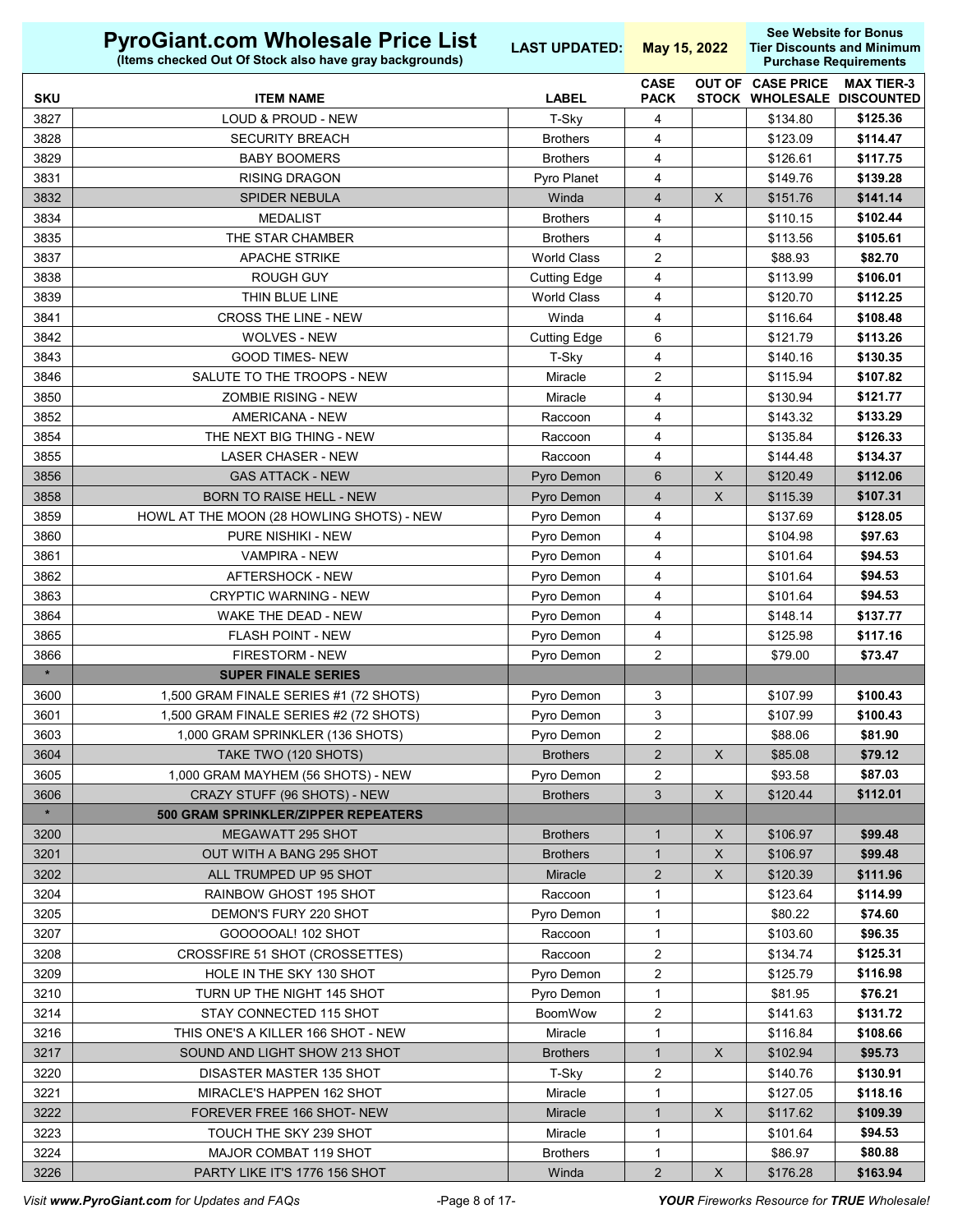**(Items checked Out Of Stock also have gray backgrounds)**

**LAST UPDATED: May 15, 2022**

**See Website for Bonus Tier Discounts and Minimum**

| (Items checked Out Of Stock also have gray backgrounds) |                                                        |                     |                            |                           | <b>Purchase Requirements</b>                               |          |
|---------------------------------------------------------|--------------------------------------------------------|---------------------|----------------------------|---------------------------|------------------------------------------------------------|----------|
| <b>SKU</b>                                              | <b>ITEM NAME</b>                                       | <b>LABEL</b>        | <b>CASE</b><br><b>PACK</b> |                           | OUT OF CASE PRICE MAX TIER-3<br>STOCK WHOLESALE DISCOUNTED |          |
| 3230                                                    | <b>HIGH ENERGY 136 SHOT - NEW</b>                      | Miracle             | 1                          |                           | \$101.68                                                   | \$94.56  |
| 3231                                                    | WE WILL ROCK IT 192 SHOT - NEW                         | Miracle             | $\mathbf{1}$               |                           | \$134.56                                                   | \$125.14 |
| 3233                                                    | DRAGON FIRE 99 SHOT - NEW                              | T-Sky               | 2                          |                           | \$121.43                                                   | \$112.93 |
| 3234                                                    | U.S.A. SPIRIT 214 SHOT - NEW                           | T-Sky               | 1                          |                           | \$101.64                                                   | \$94.53  |
|                                                         | <b>3" SUPER FINALES</b>                                |                     |                            |                           |                                                            |          |
| 242                                                     | <b>PYRO CANDY</b>                                      | Winda               | 2                          |                           | \$146.11                                                   | \$135.88 |
| 3501                                                    | <b>STAIRWAY TO HELL</b>                                | Pyro Demon          | $\overline{2}$             | X                         | \$158.81                                                   | \$147.69 |
| 3504                                                    | PROFESSIONAL 3" FINALE PACK                            | Bada Boom           | $\overline{2}$             | $\boldsymbol{\mathsf{X}}$ | \$158.81                                                   | \$147.69 |
|                                                         | RIDE THE LIGHTNING/TOUCH OF GOLD                       |                     |                            | $\boldsymbol{\mathsf{X}}$ |                                                            |          |
| 3505                                                    | MR. BIG                                                | Fisherman           | 2                          |                           | \$146.11                                                   | \$135.88 |
| 3507                                                    | SILVER SPECTACULAR                                     | T-Sky               | 2                          |                           | \$146.11                                                   | \$135.88 |
| 3508                                                    | <b>NISHIKI HEAVEN</b>                                  | Pyro Demon          | $\overline{c}$             |                           | \$142.29                                                   | \$132.33 |
| 3509                                                    | <b>JELLYFISH KING</b>                                  | T-Sky               | $\overline{\mathbf{c}}$    |                           | \$146.11                                                   | \$135.88 |
| 3510                                                    | THESE DREAMS (RING EFFECT) - NEW                       | T-Sky               | 2                          |                           | \$158.81                                                   | \$147.69 |
| 3512                                                    | <b>MEMORIAL DAY</b>                                    | T-Sky               | 2                          |                           | \$139.75                                                   | \$129.97 |
| 3513                                                    | <b>WHACKY TOBACKY</b>                                  | <b>Brothers</b>     | 2                          | X                         | \$146.11                                                   | \$135.88 |
| 3515                                                    | ABSOLUTELY AWESOME                                     | Shogun              | $\overline{2}$             |                           | \$158.81                                                   | \$147.69 |
| 3516                                                    | RAINBOW HEAVEN - NEW                                   | T-Sky               | 2                          |                           | \$146.11                                                   | \$135.88 |
| 3517                                                    | PERFECT GAME (DOUBLE BREAK W/FALLING LEAVES)           | <b>Brothers</b>     | 2                          |                           | \$139.75                                                   | \$129.97 |
| 3518                                                    | <b>YOLO</b>                                            | T-Sky               | $\overline{c}$             |                           | \$139.75                                                   | \$129.97 |
| 3519                                                    | <b>NEON BLASTER 2.5"</b>                               | Raccoon             | $\overline{2}$             |                           | \$120.70                                                   | \$112.25 |
| 3520                                                    | HOLY HORSETAIL (RING WITH HORSE TAIL)                  | Pyro Demon          | 2                          |                           | \$139.75                                                   | \$129.97 |
| 3522                                                    | THE FIXER - NEW                                        | <b>BoomWow</b>      | 2                          |                           | \$139.75                                                   | \$129.97 |
| 3523                                                    | <b>HOLLYWOOD TONIGHT - NEW</b>                         | <b>BoomWow</b>      | $\overline{c}$             |                           | \$139.75                                                   | \$129.97 |
| 3524                                                    | <b>GHOST DRAGON</b>                                    | Raccoon             | $\overline{2}$             |                           | \$152.45                                                   | \$141.78 |
| 3525<br>$\star$                                         | <b>RAGING TERROR - NEW</b>                             | Pyro Demon          | 2                          | $\times$                  | \$146.11                                                   | \$135.88 |
|                                                         | <b>2" SUPER FINALES</b>                                |                     |                            |                           |                                                            |          |
| 1202                                                    | <b>SEAL TEAM 9</b>                                     | Raccoon             | 4                          |                           | \$223.10                                                   | \$207.48 |
| 1203                                                    | DON'T MESS WITH ME                                     | Miracle             | $\overline{4}$             | $\boldsymbol{\mathsf{X}}$ | \$157.55                                                   | \$146.52 |
| 1204                                                    | <b>MALICE</b>                                          | <b>BoomWow</b>      | $\overline{4}$             | $\boldsymbol{\mathsf{X}}$ | \$161.23                                                   | \$149.94 |
| 1206                                                    | KILLER 2 INCH ASSORTMENT                               | Bada Boom           | 2                          |                           | \$127.05                                                   | \$118.16 |
| 1209                                                    | <b>ENFORCER/HITMAN</b><br>FREEDOM FIRST - NEW          | <b>BoomWow</b>      | $\overline{c}$             |                           | \$96.25                                                    | \$89.51  |
| 1210                                                    | <b>STAY LOADED</b>                                     | T-Sky               | 2                          |                           | \$94.97                                                    | \$88.32  |
| 1211                                                    | ALL AMERICAN BAD ASS                                   | Pyro Demon          | 2                          |                           | \$102.13                                                   | \$94.98  |
| 1213                                                    | MIND BENDER - NEW                                      | Pyro Demon          | 4                          |                           | \$172.24                                                   | \$160.18 |
| 1223                                                    | SPREAD YOUR WINGS - NEW                                | Pyro Diablo         | 4                          |                           | \$172.24                                                   | \$160.18 |
| 1214                                                    | <b>HIGHLY VOLATILE</b>                                 | Miracle             | 4                          | $\boldsymbol{X}$          | \$156.84                                                   | \$145.86 |
| 1215                                                    | THE MOB DOGS (ASSORTED CASE OF 4)                      | Miracle             | 4                          |                           | \$158.50                                                   | \$147.41 |
|                                                         | DOG FATHER-ALPO CAPONE-BONE DIGGER-MADD DOGG           |                     |                            |                           |                                                            |          |
| 1216                                                    | <b>SUPER POWER</b>                                     | T-Sky               | 4                          |                           | \$130.28                                                   | \$121.16 |
| 1217                                                    | NEIGHBORHOOD NIGHTMARE                                 | Shogun              | 2                          |                           | \$72.91                                                    | \$67.81  |
| 1218                                                    | DONUT KING (DONUT RING EFFECT)                         | Shogun              | $\overline{2}$             | X                         | \$93.39                                                    | \$86.85  |
| 1219                                                    | ULTRA MEGA MELTDOWN (12 SHOT NISHIKI)                  | T-Sky               | $\overline{c}$             |                           | \$117.63                                                   | \$109.40 |
| 1221                                                    | FULL METAL JACKET - NEW                                | Miracle             | 4                          |                           | \$138.49                                                   | \$128.80 |
| 1222                                                    | <b>RUSTLERS - NEW</b>                                  | <b>Cutting Edge</b> | 4                          |                           | \$127.05                                                   | \$118.16 |
| 1224                                                    | SUPERIOR 2" BACKYARD FINALE (ASSORTED CASE OF 3) - NEW | Shogun              | 3                          | X                         | \$122.89                                                   | \$114.29 |
| $\star$                                                 | <b>SATURN MISSILES</b>                                 |                     |                            |                           |                                                            |          |
| 300B                                                    | 25 SHOT SATURN MISSILE - 4 PACK                        | Generic             | $30 - 4$                   |                           | \$95.29                                                    | \$88.62  |
| 300                                                     | 25 SHOT SATURN MISSILE - SINGLE PACK                   | Generic             | $120 - 1$                  | $\mathsf{X}$              | \$105.45                                                   | \$98.07  |
| 300CR                                                   | 25 SHOT CRACKLING SATURN MISSILE - 4 PACK              | Shogun              | $30 - 4$                   |                           | \$115.24                                                   | \$107.17 |
| 300CR2                                                  | 25 SHOT CRACKLING SATURN MISSILE - SINGLE PACK         | Shogun              | $120 - 1$                  |                           | \$109.87                                                   | \$102.18 |
| 301                                                     | 100 SHOT SATURN MISSILE                                | Pyro Demon          | 30                         |                           | \$94.01                                                    | \$87.43  |
| 302                                                     | 200 SHOT CRACKLING SATURN MISSILE                      | Shogun              | 18                         | $\mathsf X$               | \$125.49                                                   | \$116.71 |

*Visit www.PyroGiant.com for Updates and FAQs -*Page 9 of 17- *YOUR Fireworks Resource for TRUE Wholesale!*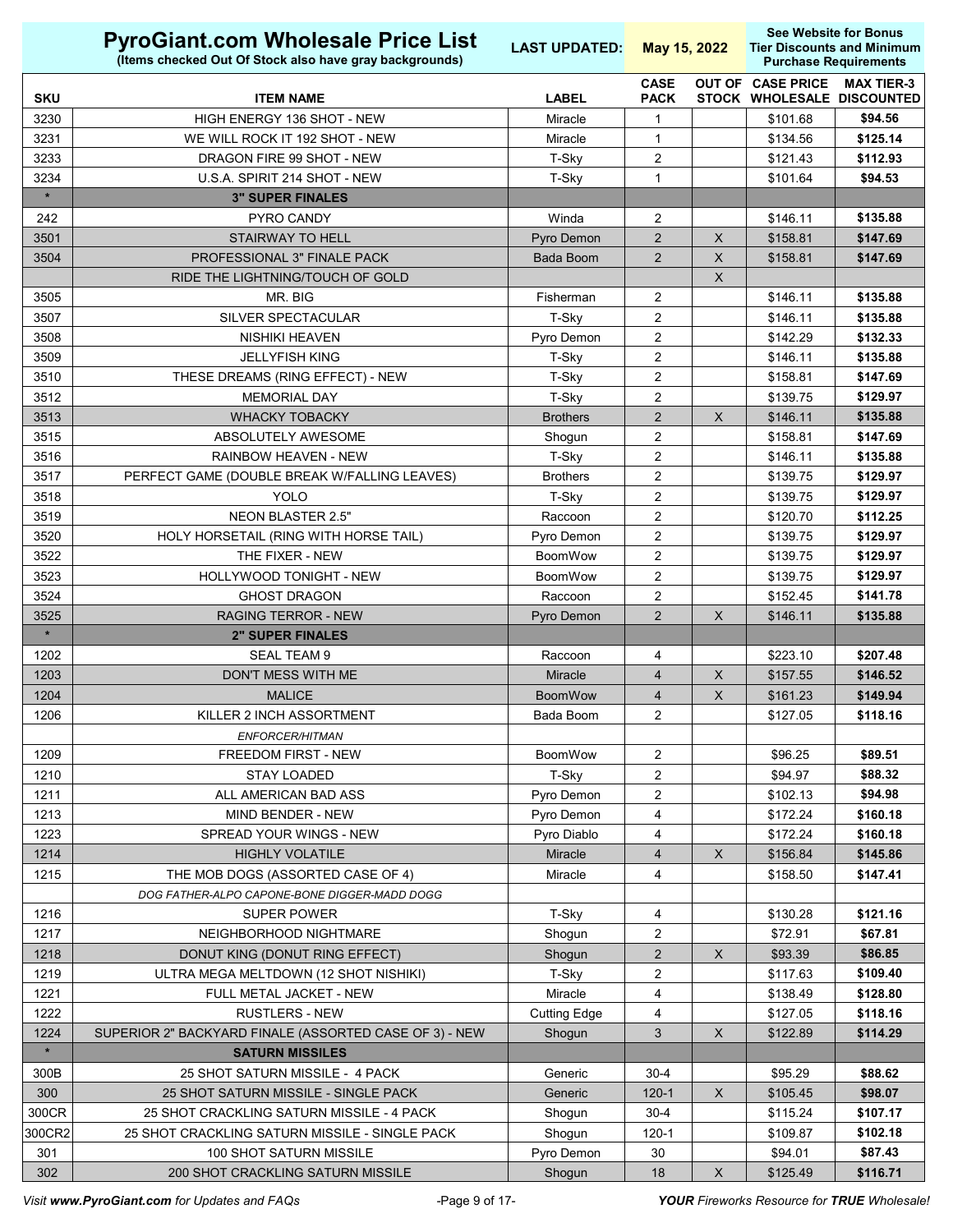**(Items checked Out Of Stock also have gray backgrounds)**

**LAST UPDATED: May 15, 2022**

**See Website for Bonus Tier Discounts and Minimum Purchase Requirements**

| <b>SKU</b>      | <b>ITEM NAME</b>                                   | <b>LABEL</b>        | <b>CASE</b><br><b>PACK</b> |                           | <b>OUT OF CASE PRICE</b><br>STOCK WHOLESALE DISCOUNTED | <b>MAX TIER-3</b> |
|-----------------|----------------------------------------------------|---------------------|----------------------------|---------------------------|--------------------------------------------------------|-------------------|
| 308             | <b>200 SHOT NEON SATURN MISSILE</b>                | Shogun              | 18                         | X                         | \$136.04                                               | \$126.52          |
| 314             | 750 SHOT ULTRA SATURN MISSILE - NEW                | Shogun              | 4                          | X                         | \$99.28                                                | \$92.33           |
| 305             | 750 SHOT SATURN MISSILE - 500 GRAM                 | Pyro Demon          | 2                          |                           | \$135.46                                               | \$125.98          |
| 315             | 900 SHOT DEMON MISSILE - NEW                       | Pyro Demon          | 4                          | X                         | \$120.71                                               | \$112.26          |
| 306             | 500 SHOT HIT IT                                    | <b>Brothers</b>     | 2                          | X                         | \$151.96                                               | \$141.32          |
| 309             | 180 SHOTS JUMBO COLOR SATURN MISSILE               | Shogun              | 3                          | X                         | \$131.19                                               | \$122.01          |
| $\star$         | <b>ASSORTMENTS - SAFE AND SANE</b>                 |                     |                            |                           |                                                        |                   |
| 5100            | <b>FAMILY ASSORTMENT #1 - NEW</b>                  | Pyro Demon          | 10                         |                           | \$140.00                                               | \$130.20          |
| 5101            | <b>FAMILY ASSORTMENT #2 - NEW</b>                  | Pyro Demon          | 8                          |                           | \$139.40                                               | \$129.64          |
| 5102            | <b>FAMILY ASSORTMENT #3 - NEW</b>                  | Pyro Demon          | 8                          |                           | \$186.15                                               | \$173.12          |
| 5103            | FAMILY ASSORTMENT #4 - NEW                         | Pyro Demon          | 6                          |                           | \$189.30                                               | \$176.05          |
| 5108            | BOY PYRO CLUB (BACKPACK ASSORTMENT)                | Legend              | 10                         | X                         | \$107.99                                               | \$100.43          |
| 5111            | GIRL PYRO CLUB (BACKPACK ASSORTMENT)               | Legend              | 10                         | X                         | \$107.99                                               | \$100.43          |
| 5113            | AMERICAN TRADITION ASSORTMENT                      | Pyro Demon          | $\overline{2}$             | X                         | \$146.12                                               | \$135.89          |
| $\star$         | <b>ASSORTMENTS - AERIAL</b>                        |                     |                            |                           |                                                        |                   |
| 5202            | <b>CITY LIGHTS ASSORTMENT</b>                      | Pyro Demon          | $\overline{2}$             | X                         | \$177.87                                               | \$165.42          |
| 5203            | THE DEADLY DOZEN (12 DIFFERENT TOP SELLING CAKES)  | <b>Brothers</b>     | 12                         |                           | \$122.78                                               | \$114.19          |
| 5205            | <b>BROTHER CONTAINER LOAD</b>                      | <b>Brothers</b>     | $\mathbf{1}$               | X                         | \$444.68                                               | \$413.55          |
| 5210            | POWER PACK 3 (6 DIFFERENT 350 GRAM CAKES)          | Pyro Planet         | 6                          |                           | \$78.78                                                | \$73.27           |
| 5211            | <b>BARBARIANS ROCKET &amp; CANDLE ASST</b>         | Shoqun              | 10                         | X                         | \$222.35                                               | \$206.79          |
| 5213            | <b>BIG APPLE ASSORTMENT - NEW</b>                  | Pyro Demon          | 3                          |                           | \$88.93                                                | \$82.70           |
| 5215            | <b>BACKYARD DISPLAY - NEW</b>                      | Fisherman           | $\mathbf{1}$               |                           | \$285.87                                               | \$265.86          |
| 5218            | GAS MONEY (8 DIFFERENT TOP SELLING CAKES) - NEW    | <b>Brothers</b>     | 8                          | X                         | \$114.22                                               | \$106.22          |
| 5221            | <b>MASTER CLASS - NEW</b>                          | Shogun              | $\mathbf{1}$               |                           | \$387.18                                               | \$360.08          |
| $\star$         | <b>FLYING &amp; REPORT NOVELTIES</b>               |                     |                            |                           |                                                        |                   |
| 413             | <b>MAGIC CRYSTALS</b>                              | <b>Cutting Edge</b> | $36-4$                     | X                         | \$161.35                                               | \$150.06          |
| 412             | <b>MINI BUGS</b>                                   | Legend              | $100-3$                    |                           | \$131.81                                               | \$122.58          |
| 415             | TWO COLOR SPACESHIP/SILVER JETS                    | Generic             | $36-6$                     | X                         | \$104.01                                               | \$96.73           |
| 427             | <b>BEE STING</b>                                   |                     | $60 - 2$                   | X                         | \$112.57                                               | \$104.69          |
| 428             | SMOKE TWISTER (DAYTIME USE)                        | Shogun<br>Shogun    | 48-4                       |                           | \$113.49                                               | \$105.55          |
| 430             |                                                    |                     | $24 - 10$                  |                           |                                                        |                   |
| 433             | <b>JUNGLE JETS</b>                                 | T-Sky               |                            |                           | \$162.60                                               | \$151.22          |
| 431             | <b>MAGIC AEROCRAFT</b>                             | Miracle<br>Winda    | $24 - 10$                  |                           | \$162.60                                               | \$151.22          |
|                 | 3 STAGE SPACESHIPS                                 |                     | $24 - 4$                   |                           | \$151.55                                               | \$140.94          |
| 436<br>437      | COLOR SMOKE HELICOPTER (DAYTIME USE) - NEW         | Miracle             | 48-4<br>$40 - 6$           |                           | \$114.35<br>\$136.54                                   | \$106.35          |
|                 | SUPER COBRA - NEW                                  | Legend              |                            |                           |                                                        | \$126.98          |
| 439<br>$\star$  | PLANET INVASION - NEW<br><b>500 GRAM FOUNTAINS</b> | T-Sky               | 48-2                       |                           | \$139.70                                               | \$129.92          |
|                 |                                                    |                     |                            |                           |                                                        |                   |
| 3701            | WARHAMMER                                          | Legend              | 2                          |                           | \$88.93                                                | \$82.70           |
| 3707            | OPEN SESAME - NEW                                  | T-Sky               | 6                          |                           | \$97.26                                                | \$90.45           |
| 3711            | <b>AMAZING</b>                                     | Pyro Demon          | 4                          | X                         | \$137.20                                               | \$127.60          |
| 3713            | <b>ENORMOUS ERUPTION</b>                           | <b>Big</b>          | 6                          |                           | \$105.41                                               | \$98.03           |
| 3720            | <b>FANTASTIC FOUNTAIN - NEW</b>                    | T-Sky               | 4                          |                           | \$95.62                                                | \$88.93           |
| 3721            | WONDERFUL FOUNTAIN - NEW                           | T-Sky               | 4                          |                           | \$97.23                                                | \$90.42           |
| 3723            | NIGHT OF SURPRISE - NEW                            | T-Sky               | 4                          |                           | \$108.41                                               | \$100.82          |
| 3724            | <b>FANTASTIC FAIRGROUND - NEW</b>                  | T-Sky               | 4                          |                           | \$113.91                                               | \$105.94          |
| 3725            | A TO Z                                             | <b>Brothers</b>     | 6                          | X                         | \$83.89                                                | \$78.02           |
| 3726            | <b>CATCALLS - NEW</b>                              | <b>Brothers</b>     | 6                          | X                         | \$167.53                                               | \$155.80          |
| 3727<br>$\star$ | <b>BUCKET OF FUN FOUNTAIN - NEW</b>                | Winda               | 4                          |                           | \$120.16                                               | \$111.75          |
|                 | <b>FOUNTAINS</b>                                   |                     |                            |                           |                                                        |                   |
| 555             | <b>NIGHT OWL</b>                                   | <b>Cutting Edge</b> | 40                         |                           | \$80.07                                                | \$74.47           |
| 563             | <b>FROG PRINCE</b>                                 | <b>World Class</b>  | 12                         | X                         | \$101.63                                               | \$94.52           |
| 569             | <b>SWEETS</b>                                      | <b>World Class</b>  | 96                         | X                         | \$73.69                                                | \$68.53           |
| 572             | 9" ASSORTED FOUNTAIN HN90                          | Generic             | $18 - 4$                   | $\boldsymbol{\mathsf{X}}$ | \$111.80                                               | \$103.97          |
| 582             | <b>FRISKY STAR BURST</b>                           | <b>World Class</b>  | 36                         |                           | \$101.63                                               | \$94.52           |

*Visit www.PyroGiant.com for Updates and FAQs -*Page 10 of 17- *YOUR Fireworks Resource for TRUE Wholesale!*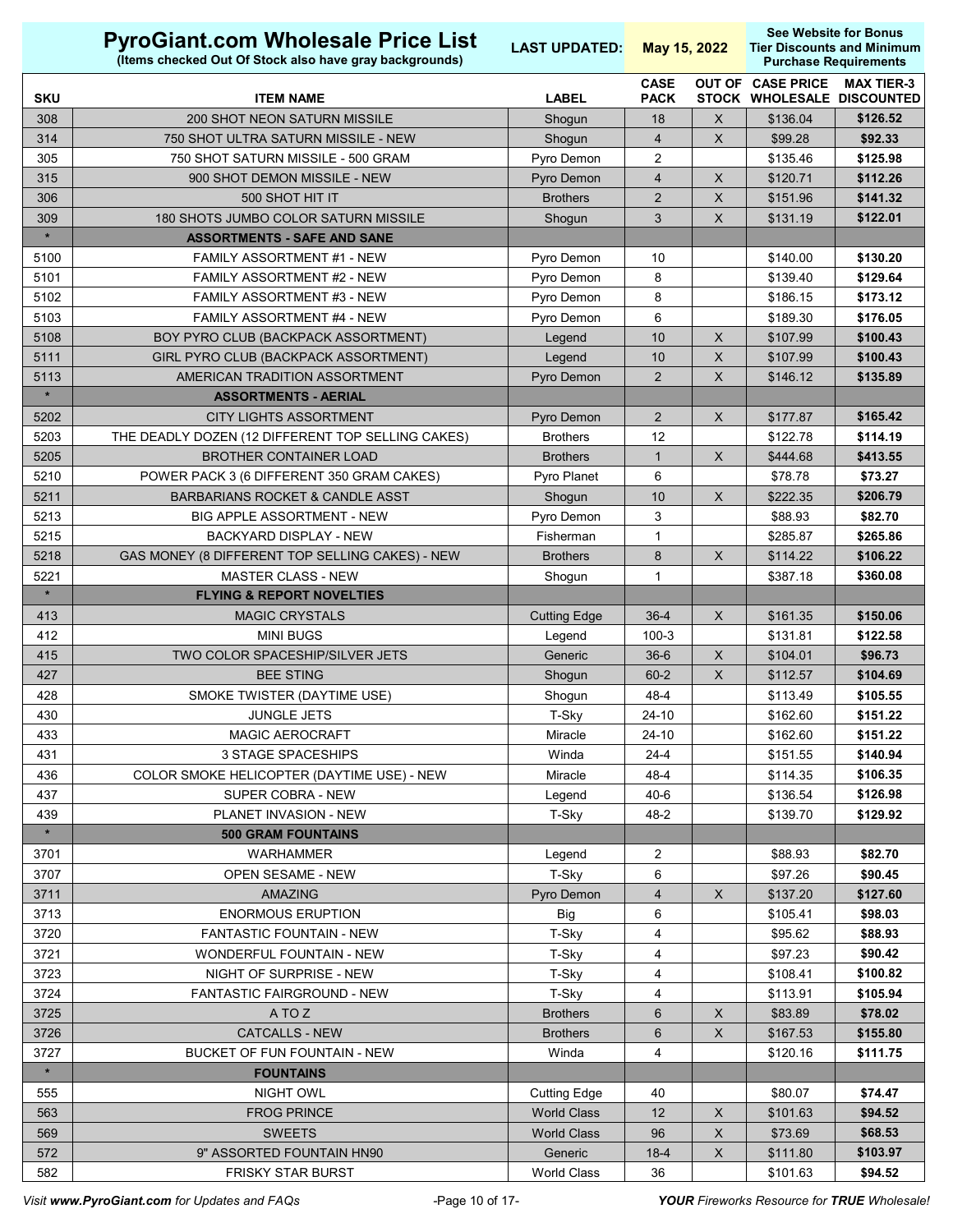**(Items checked Out Of Stock also have gray backgrounds)**

**LAST UPDATED: May 15, 2022**

| <b>SKU</b>   | <b>ITEM NAME</b>                                 | <b>LABEL</b>                          | <b>CASE</b><br><b>PACK</b> |             | OUT OF CASE PRICE    | <b>MAX TIER-3</b><br>STOCK WHOLESALE DISCOUNTED |
|--------------|--------------------------------------------------|---------------------------------------|----------------------------|-------------|----------------------|-------------------------------------------------|
| 592          | <b>CALL ME</b>                                   | <b>World Class</b>                    | 18                         | $\sf X$     | \$127.05             | \$118.16                                        |
| 6100         | COOL SHOW - NEW                                  | Legend                                | 72                         |             | \$152.45             | \$141.78                                        |
| 6103         | <b>CRACK CONE CANE</b>                           | Legend                                | $18 - 4$                   | X           | \$115.31             | \$107.24                                        |
| 6104         | <b>FIERY SKULL</b>                               | Miracle                               | 12                         | X           | \$123.06             | \$114.45                                        |
| 6105         | <b>FAIRIES IN A JAR</b>                          | <b>Brothers</b>                       | 24                         | X           | \$102.26             | \$95.10                                         |
| 6107         | <b>NEON JELLY BEANS</b>                          | Winda                                 | 8                          | X           | \$109.71             | \$102.03                                        |
| 6108         | <b>WATERMELON NINJA</b>                          | <b>Bright Star</b>                    | 12                         | X           | \$103.88             | \$96.61                                         |
| 6110         | <b>LIGHT HOUSE</b>                               | Winda                                 | 12                         |             | \$144.35             | \$134.25                                        |
| 6113         | <b>SNOW CONE</b>                                 | Winda                                 | 8                          |             | \$105.32             | \$97.95                                         |
| 6114         | <b>FISH TANK - NEW</b>                           | T-Sky                                 | 16                         |             | \$143.07             | \$133.06                                        |
| 6115         | <b>BLUE ME AWAY</b>                              | Shogun                                | 24                         |             | \$119.13             | \$110.79                                        |
| 6116         | LOUD AND CLEAR                                   | Shogun                                | 12                         |             | \$100.07             | \$93.07                                         |
| 6117         | 3 MIN (3 MINUTE DURATION) - NEW                  | Raccoon                               | 20                         |             | \$128.94             | \$119.91                                        |
| 6119         | SNOW CONE JR                                     | Winda                                 | $18 - 4$                   |             | \$124.90             | \$116.16                                        |
| 6120         | HAND-HELD SNOW CONE                              | Winda                                 | $2 - 24$                   |             | \$124.30             | \$115.60                                        |
| 6121<br>6123 | <b>GRAND CANNON - NEW</b><br><b>STRANGE RAIN</b> | Winda                                 | 8<br>16                    | X           | \$119.96             | \$111.56<br>\$110.64                            |
| 6124         | <b>ALIEN FOUNTAIN</b>                            | <b>Brothers</b><br><b>World Class</b> | 12                         | X           | \$118.97<br>\$125.28 | \$116.51                                        |
| 6125         | SMILE A WHILE                                    | <b>Brothers</b>                       | 32                         | X           | \$162.89             | \$151.49                                        |
| 6127         | MADE IN THE USA                                  | <b>World Class</b>                    | 12                         | X           | \$92.75              | \$86.26                                         |
| 6131         | AK-47 (20" LONG RIFLE FOUNTAIN)                  | Miracle                               | 48                         |             | \$160.78             | \$149.53                                        |
| 6132         | PROUD PEACOCK FOUNTAIN - NEW                     | Miracle                               | 20                         | X           | \$147.20             | \$136.90                                        |
| 6133         | <b>EXTRA ZESTY</b>                               | <b>Brothers</b>                       | 24                         | X           | \$111.30             | \$103.51                                        |
| 6135         | POPCORN FOUNTAIN                                 | Shogun                                | 16                         |             | \$90.95              | \$84.58                                         |
|              |                                                  |                                       | 9                          | X           |                      |                                                 |
| 6136         | <b>PURPLICIOUS</b>                               | <b>Brothers</b>                       |                            |             | \$148.43             | \$138.04                                        |
| 6137         | <b>QUIET AS A MOUSE</b>                          | Shogun                                | 24                         | X           | \$140.39             | \$130.56                                        |
| 6138         | <b>FLUTTER BY</b>                                | <b>Brothers</b>                       | 12                         | X           | \$126.33             | \$117.49                                        |
| 6139         | <b>SWORD FOUNTAIN</b>                            | Shogun                                | 60                         |             | \$171.52             | \$159.51                                        |
| 6140         | FLASH FRENZY (3 MIN DURATION)                    | <b>Brothers</b>                       | 18                         | X           | \$113.93             | \$105.95                                        |
| 6143         | <b>PURPLE STORM</b>                              | Shogun                                | 64-3                       | $\times$    | \$120.80             | \$112.34                                        |
| 6144         | <b>SNOW FLAKE</b>                                | Shogun                                | 64-3                       | X           | \$121.71             | \$113.19                                        |
| 6156         | IT'S A BOY/IT'S A GIRL FOUNTAIN - NEW            | <b>BoomWow</b>                        | 12                         |             | \$131.12             | \$121.94                                        |
| 6158         | <b>GO WITH THE THROW</b>                         | Shogun                                | 12                         |             | \$108.74             | \$101.13                                        |
| 6159         | LET'S HOOK UP                                    | <b>Happy Family</b>                   | 12                         |             | \$120.45             | \$112.02                                        |
| 6160         | <b>SILVER POWER</b>                              | T-Sky                                 | 40-10                      |             | \$105.82             | \$98.41                                         |
| 6164         | COME ONE COME ALL                                | <b>Brothers</b>                       | 12                         |             | \$117.86             | \$109.61                                        |
| 6168         | <b>MYSTICAL TREE - NEW</b>                       | Legend                                | 48                         |             | \$98.40              | \$91.51                                         |
| 6169         | <b>BACKYARD DAZZLER</b>                          | Shogun                                | 8                          | X           | \$107.03             | \$99.54                                         |
| 6170         | DREAM TREE - NEW                                 | Legend                                | 48                         |             | \$98.40              | \$91.51                                         |
| 6181         | <b>TANGLED WEB</b>                               | <b>Brothers</b>                       | 36                         | X           | \$122.65             | \$114.06                                        |
| 6184         | ROYAL PARTY SILVER                               | T-Sky                                 | 20                         |             | \$117.91             | \$109.66                                        |
| 6185         | ROYAL PARTY GOLD                                 | T-Sky                                 | 20                         |             | \$117.91             | \$109.66                                        |
|              |                                                  |                                       |                            |             |                      |                                                 |
| 6187         | <b>GRANDSTANDER</b>                              | <b>Brothers</b>                       | 12                         |             | \$109.98             | \$102.28                                        |
| 6189         | <b>NEON FOUNTAINS</b>                            | Legend                                | 12                         | X           | \$91.59              | \$85.18                                         |
| 6176         | ICE CREAM CONE JR.                               | Miracle                               | $18 - 4$                   | X           | \$111.60             | \$103.79                                        |
| 6191         | <b>ICE CREAM CONE</b>                            | Miracle                               | 12                         |             | \$133.05             | \$123.74                                        |
| $\star$      | <b>NOVELTIES</b>                                 |                                       |                            |             |                      |                                                 |
| 600          | <b>CRACKLING BALLS</b>                           | Generic                               | 16-12-6                    | $\mathsf X$ | \$70.51              | \$65.57                                         |
| 601          | <b>DISCO FLASH</b>                               | Shogun                                | $6 - 40 - 6$               |             | \$104.12             | \$96.83                                         |
| 645          | DISCO FLASH LARGE                                | Shogun                                | $6 - 20 - 4$               |             | \$105.45             | \$98.07                                         |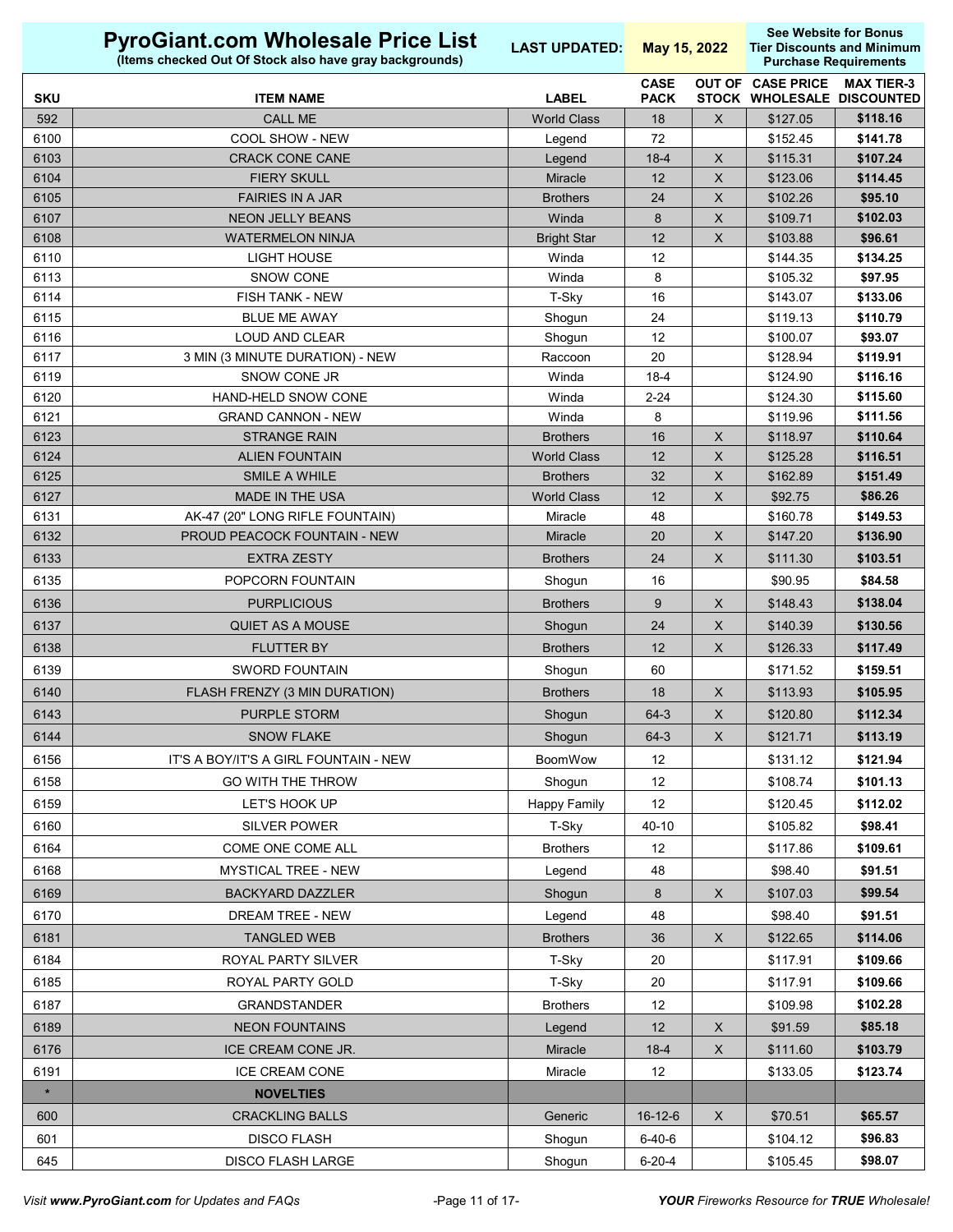**(Items checked Out Of Stock also have gray backgrounds)**

**LAST UPDATED: May 15, 2022**

**See Website for Bonus Tier Discounts and Minimum**

|            | (Items checked Out Of Stock also have gray backgrounds) |                    |                     |   | <b>Purchase Requirements</b>                           |                   |
|------------|---------------------------------------------------------|--------------------|---------------------|---|--------------------------------------------------------|-------------------|
| <b>SKU</b> | <b>ITEM NAME</b>                                        | <b>LABEL</b>       | <b>CASE</b><br>PACK |   | <b>OUT OF CASE PRICE</b><br>STOCK WHOLESALE DISCOUNTED | <b>MAX TIER-3</b> |
| 602        | POOPY PUPPY                                             | <b>Boomer</b>      | 2-144               |   | \$190.57                                               | \$177.23          |
| 603        | <b>SNAPS</b>                                            | Generic            | 6-50-50             |   | \$62.25                                                | \$57.89           |
| 646        | SUPER SNAPS (EXTRA LARGE PAPER SNAPS)                   | Pyro Demon         | $6 - 40 - 20$       | X | \$76.22                                                | \$70.88           |
| 609        | <b>BLACK SNAKES</b>                                     | Generic            | 15-48-6             | X | \$85.79                                                | \$79.78           |
| 633        | <b>COLOR SNAKES</b>                                     | Generic            | 15-48-6             | X | \$90.20                                                | \$83.89           |
| 610        | <b>ASSORTED SNAKES</b>                                  | Generic            | 144-6-6             | X | \$103.76                                               | \$96.50           |
| 611        | <b>HAPPY LAMP LARGE</b>                                 | Generic            | 72                  |   | \$185.49                                               | \$172.51          |
| 614        | <b>ASSORTED NOVELTIES</b>                               | Shogun             | $8 - 4 - 9$         |   | \$110.86                                               | \$103.10          |
|            | POLICE CAR - FIRE TRUCK - BIKER - TRAIN                 |                    |                     |   |                                                        |                   |
| 615        | <b>TANK W/STARS</b>                                     | Pyro Demon         | $40 - 12$           | X | \$196.93                                               | \$183.14          |
| 635        | <b>TANK W/REPORT</b>                                    | Miracle            | $40 - 12$           |   | \$182.95                                               | \$170.14          |
| 617        | MAGIC FIRE CAMPFIRE COLORANT                            | Pyro Demon         | $6 - 48$            |   | \$112.93                                               | \$105.02          |
| 625        | <b>HENS LAYING EGGS</b>                                 | Generic            | $24 - 24$           | X | \$124.50                                               | \$115.79          |
| 626        | PULLING FIREWORKS - BOOBY TRAPS                         | Generic            | 10-144-12           |   | \$149.91                                               | \$139.42          |
| 629        | <b>CHICKEN BLOWING BALLOON</b>                          | <b>Boomer</b>      | 24-12               | X | \$120.70                                               | \$112.25          |
| 631        | HAND BLASTERS (BLASTER BALLS)                           | Generic            | $24-12$             |   | \$152.46                                               | \$141.79          |
| 6900       | THUNDER SNAPS (NEW ADULT SNAPS) - NEW                   | Miracle            | $6 - 24 - 20$       | X | \$106.97                                               | \$99.48           |
| 634        | POOP!                                                   | Winda              | $80-1$              |   | \$196.52                                               | \$182.76          |
| 641        | KITTY HAWK                                              | <b>Brothers</b>    | $36-2$              |   | \$145.75                                               | \$135.55          |
| 642        | M1 ABRAMS                                               | <b>Brothers</b>    | $24-2$              |   | \$112.86                                               | \$104.96          |
| 643        | JUMBO CRACKLING BALLS (IN RETAIL DISPLAY)               | <b>Brothers</b>    | $4 - 24 - 3$        |   | \$159.86                                               | \$148.67          |
| 647        | ALWAYS BE A UNICORN (UNICORN TOY)                       | <b>BoomWow</b>     | 16                  |   | \$139.76                                               | \$129.98          |
| 6901       | <b>FROG</b>                                             | <b>Boomer</b>      | $40 - 6$            |   | \$129.58                                               | \$120.51          |
| 6902       | POWER TRIP - NEW                                        | <b>Brothers</b>    | $24-1$              |   | \$79.81                                                | \$74.22           |
| $\star$    | <b>PIN WHEELS &amp; GIRANDOLAS</b>                      |                    |                     |   |                                                        |                   |
| 6601       | TAKE ME TO YOUR LEADER (LARGE GIRANDOLA) - NEW          | Winda              | $4 - 1$             |   | \$150.95                                               | \$140.38          |
| $\star$    | <b>CONFETTI</b>                                         |                    |                     |   |                                                        |                   |
| 6803       | <b>BOOM BOY PISTOL POPPERS</b>                          | Shogun             | 20-36               |   | \$146.38                                               | \$136.13          |
| 6813       | <b>GENDER REVEAL CONFETTI CANNON 12" BOY</b>            | Pyro Demon         | $80-1$              |   | \$88.93                                                | \$82.70           |
| 6814       | <b>GENDER REVEAL CONFETTI CANNON 12" GIRL</b>           | Pyro Demon         | $80-1$              |   | \$88.93                                                | \$82.70           |
|            | <b>PUNKS-FIREWORKS LIGHTING STICKS</b>                  |                    |                     |   |                                                        |                   |
| 6300       | 10" PUNK (PACKAGED)                                     | Generic            | 100-100             |   | \$57.17                                                | \$53.17           |
| 6301       | 19" JUMBO PUNK (PACKAGED)                               | Generic            | 50-60               |   | \$58.44                                                | \$54.35           |
| $\star$    | <b>PARACHUTES</b>                                       |                    |                     |   |                                                        |                   |
| 659        | PARACHUTE W/7 COLOR CHANGING FLARE                      | Generic            | $18-6$              |   | \$142.48                                               | \$132.51          |
| 652        | PARATROOPER IN ACTION II                                | Shogun             | $24 - 2$            | X | \$232.51                                               | \$216.23          |
| 648        | TWO DAY PARACHUTES                                      | Generic            | $72 - 4$            |   | \$162.62                                               | \$151.24          |
| 655        | MILITARY PARACHUTE                                      | Winda              | $24-2$              |   | \$244.62                                               | \$227.50          |
| 658        | PARACHUTE BATTALION                                     | Shogun             | 12                  | X | \$140.95                                               | \$131.08          |
| 7651       | MAMMOTH DAY PARACHUTE W/SMOKE - NEW                     | Generic            | $12 - 4$            |   | \$106.35                                               | \$98.91           |
| $\star$    | <b>SMOKE ITEMS</b>                                      |                    |                     |   |                                                        |                   |
| 660        | <b>DESERT SMOKE</b>                                     | Boomer             | 144                 |   | \$72.42                                                | \$67.35           |
| 661        | MAMMOTH SMOKE ASSORTED COLOR TUBES                      | Shogun             | $36-4$              |   | \$110.97                                               | \$103.20          |
| 664        | <b>SMOKE GRENADES</b>                                   | Shogun             | 12-48               |   | \$88.93                                                | \$82.70           |
| 665        | CLAY SMOKE BALLS ASSORTED COLOR - 6PK                   | Bada Boom          | $20-12-6$           | X | \$101.63                                               | \$94.52           |
| 668        | JUMBO SMOKE BALLS CLAY                                  | Generic            | $8 - 12 - 3$        | X | \$105.45                                               | \$98.07           |
| 6505       | BIG SMOKE BALLS (4" DIAMETER IN RETAIL DISPLAY)         | Legend             | $4 - 12$            |   | \$110.53                                               | \$102.79          |
| 6500       | <b>GUSHING SMOKE</b>                                    | <b>World Class</b> | $24-6$              |   | \$163.89                                               | \$152.42          |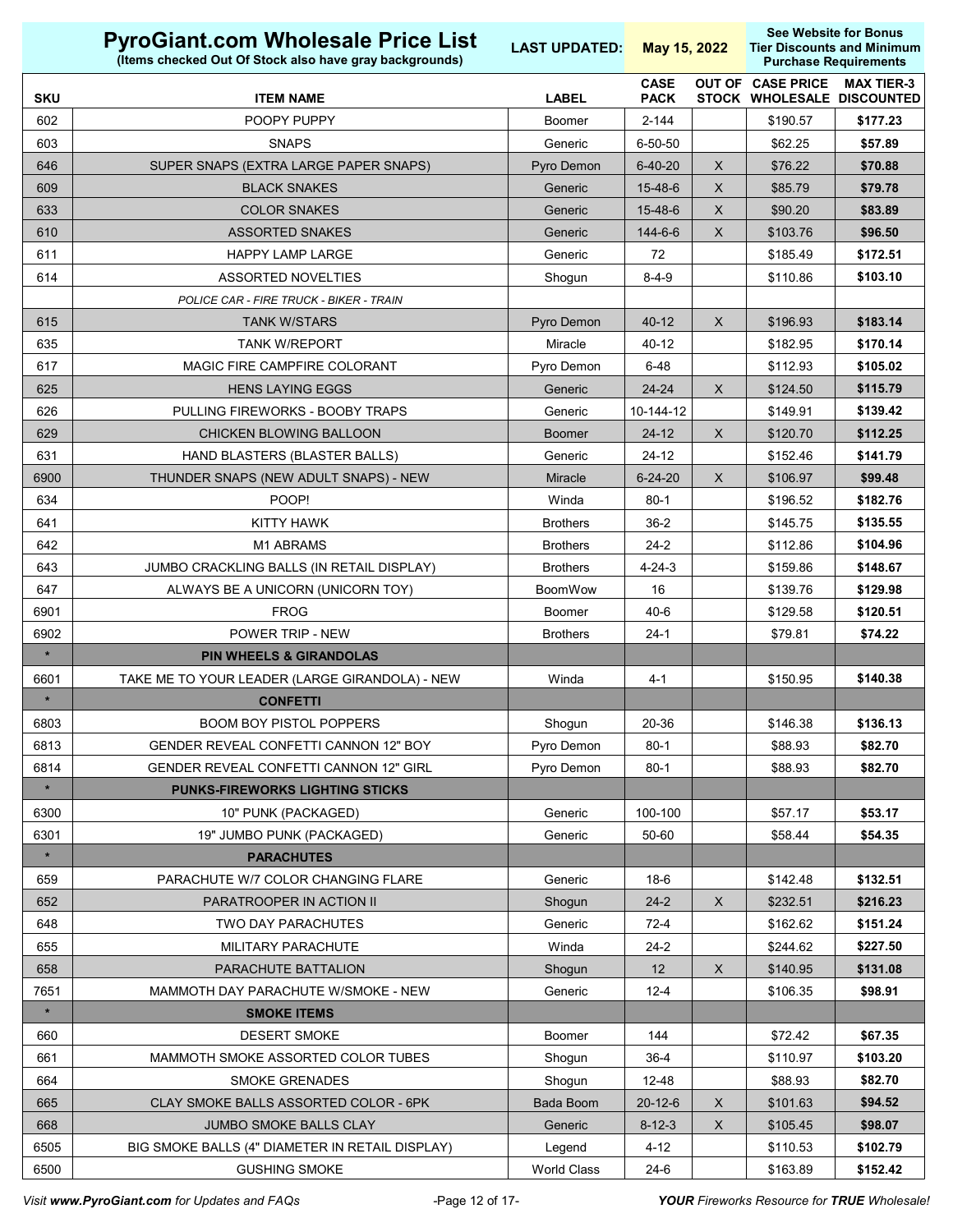**LAST UPDATED: May 15, 2022**

**See Website for Bonus Tier Discounts and Minimum**

|            | (Items checked Out Of Stock also have gray backgrounds) |                    |                            |   | <b>Purchase Requirements</b>                    |                   |
|------------|---------------------------------------------------------|--------------------|----------------------------|---|-------------------------------------------------|-------------------|
| <b>SKU</b> | <b>ITEM NAME</b>                                        | <b>LABEL</b>       | <b>CASE</b><br><b>PACK</b> |   | OUT OF CASE PRICE<br>STOCK WHOLESALE DISCOUNTED | <b>MAX TIER-3</b> |
| 6501       | TWO COLOR SMOKE (RED & BLUE)                            | Miracle            | $6 - 20$                   |   | \$177.67                                        | \$165.23          |
| 6502       | ARMY SMOKES ASSORTED COLOR                              | Shogun             | $24 - 5$                   |   | \$113.08                                        | \$105.16          |
| 6503       | SMOKE IN THE CAN                                        | Shogun             | 18-4                       |   | \$125.62                                        | \$116.83          |
| 6504       | <b>JUMBO SMOKE CARTRIDGE</b>                            | Shogun             | $24-6$                     |   | \$112.67                                        | \$104.78          |
| 6507       | COLOR CHANGE SMOKE (ASSORTMENT OF 3 COLORS)             | Miracle            | $6 - 24$                   |   | \$123.69                                        | \$115.03          |
| 6508       | PULL RING SMOKE GRENADE(90 SEC WHITE)                   | Shogun             | $6 - 12$                   |   | \$86.11                                         | \$80.08           |
| 6509       | 6 MINUTE SMOKE                                          | <b>Bright Star</b> | $72-2$                     |   | \$176.76                                        | \$164.39          |
| 6510       | PRO SMOKE (60 SEC ASST COLORS)                          | Shogun             | $30-1$                     |   | \$82.58                                         | \$76.80           |
| 6511S      | PULL RING COLOR SMOKE GRENADES                          | Shogun             | $6 - 12$                   |   | \$94.62                                         | \$88.00           |
| 6527       | PULL RING COLOR SMOKE GRENADES - NEW                    | Fisherman          | $6 - 12$                   |   | \$94.62                                         | \$88.00           |
| 6512       | BLUE SMOKE IN COUNTER DISPLAY                           | Pyro Demon         | $2 - 30$                   |   | \$40.66                                         | \$37.81           |
| 6513       | PINK SMOKE IN COUNTER DISPLAY                           | Pyro Demon         | $2 - 30$                   |   | \$40.66                                         | \$37.81           |
| 6514       | <b>GREEN SMOKE IN COUNTER DISPLAY</b>                   | Pyro Demon         | $2 - 30$                   |   | \$40.66                                         | \$37.81           |
| 6515       | ORANGE SMOKE IN COUNTER DISPLAY                         | Pyro Demon         | $2 - 30$                   |   | \$40.66                                         | \$37.81           |
| 6516       | PURPLE SMOKE IN COUNTER DISPLAY                         | Pyro Demon         | $2 - 30$                   |   | \$40.66                                         | \$37.81           |
| 6517       | <b>RED SMOKE IN COUNTER DISPLAY</b>                     | Pyro Demon         | $2 - 30$                   |   | \$40.66                                         | \$37.81           |
| 6518       | WHITE SMOKE IN COUNTER DISPLAY                          | Pyro Demon         | $2 - 30$                   |   | \$40.66                                         | \$37.81           |
| 6519       | YELLOW SMOKE IN COUNTER DISPLAY                         | Pyro Demon         | $2 - 30$                   |   | \$40.66                                         | \$37.81           |
| 6522       | <b>BLACK SMOKE IN COUNTER DISPLAY</b>                   | Pyro Demon         | $2 - 30$                   |   | \$40.66                                         | \$37.81           |
| 6521       | UP IN SMOKE                                             | Pyro Demon         | $24-6$                     |   | \$81.32                                         | \$75.63           |
| 6520       | GENDER REVEAL SMOKE (PRETTY IN PINK/BOY O BLUE)         | Shogun             | $24-2$                     |   | \$49.34                                         | \$45.89           |
| 6523       | JUMBO 2 MINUTE BLACK SMOKE (2 PACK WITH HEADER)         | Pyro Demon         | $50 - 2$                   |   | \$102.99                                        | \$95.78           |
| 6524       | JUMBO 2 MINUTE WHITE SMOKE (2 PACK WITH HEADER)         | Pyro Demon         | $50 - 2$                   |   | \$102.99                                        | \$95.78           |
| 6525       | SMOG SQUAD (4 ASSORTED COLORS)                          | <b>Brothers</b>    | $36-4$                     |   | \$105.24                                        | \$97.87           |
| 6526       | M7 PULL RING SMOKE (4 ASSORTED COLORS)                  | Legend             | $36-4$                     |   | \$156.68                                        | \$145.71          |
| 6528       | 10 MINUTE WHITE SMOKE - NEW                             | Shogun             | 80                         | X | \$108.31                                        | \$100.73          |
| $\star$    | <b>SPARKLERS</b>                                        |                    |                            |   |                                                 |                   |
| 671        | MORNING GLORY 14" SPARKLERS - 15 GROSS                  | Pyro Demon         | 15-24-6                    |   | \$76.22                                         | \$70.88           |
| 6701       | <b>HANABI SPARKLERS</b>                                 | Winda              | $100 - 4$                  |   | \$106.10                                        | \$98.67           |
| 6714       | MAGICAL ROTATING SPARKLER                               | Pyro Demon         | $36-1$                     |   | \$76.23                                         | \$70.89           |
| 6715       | VIP SPARKLERS - (SMOKELESS) 30 SECONDS                  | Big                | $24-6$                     |   | \$46.37                                         | \$43.12           |
|            | FOR CHAMPAGNE BOTTLES/BIRTHDAY CAKES                    |                    |                            |   |                                                 |                   |
| 6702       | 6" PARTY SPARKLERS 100/6 - NEW                          | Fisherman          | 100-6                      |   | \$152.46                                        | \$141.79          |
| 6712       | 6" PARTY SPARKLERS - GOLD WRAP                          | Pyro Demon         | 120-6                      | X | \$177.87                                        | \$165.42          |
| 6732       | #14 GOLD METAL CELEBRATION SPARKLERS (SLIM PACK)        | Pyro Demon         | $4 - 36 - 6$               | X | \$76.22                                         | \$70.88           |
| 6733       | #20 GOLD METAL CELEBRATION SPARKLERS (SLIM PACK)        | Pyro Demon         | $8 - 9 - 8$                | X | \$92.75                                         | \$86.26           |
| 6734       | #36 GOLD METAL CELEBRATION SPARKLERS (SLIM PACK)        | Pyro Demon         | $36-6$                     |   | \$101.63                                        | \$94.52           |
| 6742       | TOOTH FAIRY 15" (SPRAKLER & GLOWSTICK)                  | <b>Brothers</b>    | $2 - 32 - 8$               | X | \$141.57                                        | \$131.66          |
| 6743       | WAND OF WISHING 12"                                     | T-Sky              | 60-10                      |   | \$125.25                                        | \$116.48          |
| $\star$    | <b>SPINNERS</b>                                         |                    |                            |   |                                                 |                   |
| 690        | JUMBO GROUND BLOOM                                      | Shogun             | 12-12-6                    | X | \$139.75                                        | \$129.97          |
| 684        | JUST JUMP! (HANGING GROUND BLOOM FLOWERS) - NEW         | T-Sky              | $20 - 2 - 8$               |   | \$106.69                                        | \$99.22           |
| 689        | FLYING GROUND BLOOM                                     | Shogun             | $4 - 40 - 6$               | X | \$80.37                                         | \$74.74           |
| 692        | CAMELLIA FLOWER LARGE                                   | Generic            | $20 - 12 - 6$              |   | \$117.59                                        | \$109.36          |
|            | <b>ARTILLERY SHELLS</b>                                 |                    |                            |   |                                                 |                   |
| 902        | PYRO DEMON ASSORTED ARTILLERY SHELLS - NEW              | Pyro Demon         | $12-6$                     |   | \$88.93                                         | \$82.70           |
| 903        | PYRO DEMON CRACKLING ARTILLERY SHELLS - NEW             | Pyro Demon         | $12-6$                     |   | \$91.47                                         | \$85.07           |
| 910        | PYRO DEMON WHISTLING BUSTER ARTILLERY SHELLS - NEW      | Pyro Demon         | $12-6$                     |   | \$94.01                                         | \$87.43           |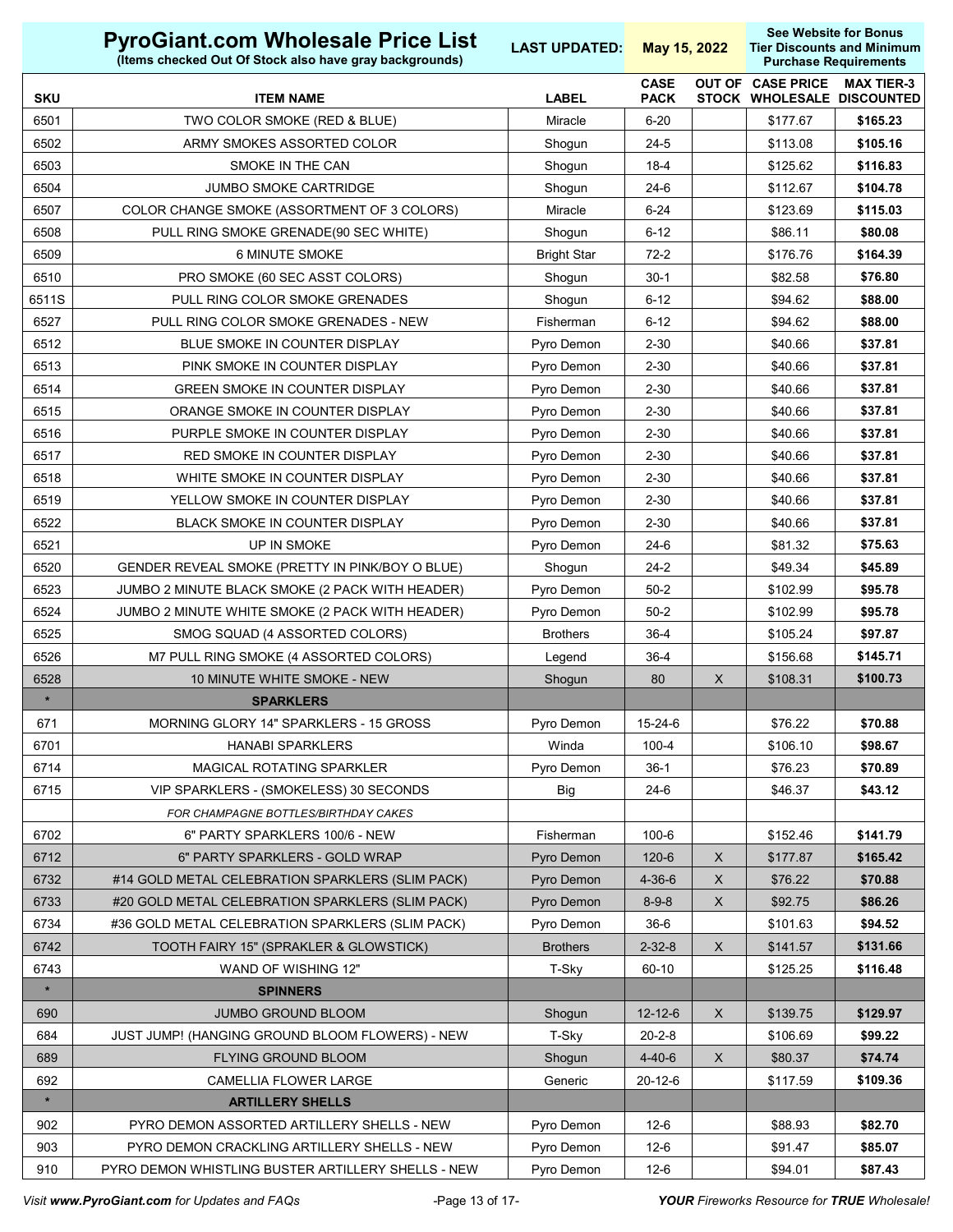**(Items checked Out Of Stock also have gray backgrounds)**

**LAST UPDATED: May 15, 2022 Tier Discounts and Minimum See Website for Bonus**

|            | (Items checked Out Of Stock also have gray backgrounds) |                     |                            |          | <b>Purchase Requirements</b>                           |                   |
|------------|---------------------------------------------------------|---------------------|----------------------------|----------|--------------------------------------------------------|-------------------|
| <b>SKU</b> | <b>ITEM NAME</b>                                        | <b>LABEL</b>        | <b>CASE</b><br><b>PACK</b> |          | <b>OUT OF CASE PRICE</b><br>STOCK WHOLESALE DISCOUNTED | <b>MAX TIER-3</b> |
| 914M       | MIRACLE SMALL FESTIVAL BALLS                            | <b>Miracle</b>      | $15 - 6$                   | $\times$ | \$105.45                                               | \$98.07           |
| 927M       | MIRACLE ASSORTED ARTILLERY SHELLS (SLIM BOX)            | Miracle             | $12-6$                     | X        | \$76.22                                                | \$70.88           |
| 908M       | MIRACLE WHISTLING ARTILLERY SHELLS (BALL SHELL)         | Miracle             | $12-6$                     |          | \$88.93                                                | \$82.70           |
| 933M       | MIRACLE CRACKLING ARTILLERY (BALL SHELL)                | Miracle             | $12-6$                     |          | \$83.85                                                | \$77.98           |
| 970        | <b>FIXIN' TO FIRE</b>                                   | Shogun              | $12 - 12$                  |          | \$247.44                                               | \$230.12          |
| 920        | LIVE SHELLS (TOP QUALITY 1.75" BALL SHELLS W/TAILS)     | Pyro Demon          | $12 - 12$                  |          | \$203.27                                               | \$189.04          |
| 921        | EVIL SHELLS (TOP QUALITY 1.75" BALL SHELLS W/TAILS)     | Pyro Demon          | $12 - 12$                  |          | \$203.27                                               | \$189.04          |
| 973        | MAX EXPLOSION (COLOR CHANGING W/COMETS) - NEW           | Miracle             | $6 - 12$                   | X        | \$133.97                                               | \$124.59          |
| 928        | 6" HOLY GRAIL - NEW                                     | Pyro Demon          | $3 - 24$                   |          | \$222.35                                               | \$206.79          |
| 962        | 6" BOMBS                                                | Miracle             | $3 - 24$                   |          | \$222.35                                               | \$206.79          |
| 919        | 6" KING DRAGON - NEW                                    | Raccoon             | $3 - 24$                   |          | \$247.76                                               | \$230.42          |
| 964        | 5" NEON CANISTERS                                       | <b>BoomWow</b>      | $4 - 24$                   |          | \$276.96                                               | \$257.57          |
| 965        | <b>PYRO ALIENWARE</b>                                   | <b>BoomWow</b>      | $4 - 24$                   |          | \$235.05                                               | \$218.60          |
| 968        | <b>VOICES IN THE SKY - NEW</b>                          | Pyro Demon          | $4 - 24$                   | X        | \$209.63                                               | \$194.96          |
| 969        | 5" HELLFIRE - NEW                                       | Pyro Demon          | $4 - 24$                   | X        | \$228.68                                               | \$212.67          |
| 906        | PRO CANISTER SHELLS 4/24                                | Bada Boom           | $4 - 24$                   |          | \$241.39                                               | \$224.49          |
| 925        | GREAT MAMBA 4/24                                        | Pyro Diablo         | $4 - 24$                   |          | \$228.68                                               | \$212.67          |
| 929        | 5" NISHIKI BLAST 12/6 (ALL NISHIKI SHELLS)              | Raccoon             | $12-6$                     |          | \$222.34                                               | \$206.78          |
| 952        | 5" HOLY NISHIKI 4/24 (ALL NISHIKI SHELLS)               | Raccoon             | $4 - 24$                   |          | \$273.17                                               | \$254.05          |
| 960        | 5" XTRA LARGE CANISTER SHELLS 4/24                      | Raccoon             | $4 - 24$                   |          | \$273.17                                               | \$254.05          |
| 953        | 5" XTRA LARGE CANISTER SHELL 6/12                       | Raccoon             | $6 - 12$                   | X        | \$235.04                                               | \$218.59          |
| 954        | 5" SUPERNOVA CANISTER SHELLS                            | Raccoon             | $12-6$                     |          | \$241.55                                               | \$224.64          |
| 959        | <b>HI-TECH WARFARE</b>                                  | Raccoon             | $12-6$                     |          | \$213.95                                               | \$198.97          |
| 955        | <b>ARMS DEPOT</b>                                       | Raccoon             | $6 - 16$                   |          | \$237.96                                               | \$221.30          |
| 930        | <b>NEON SKIES 4/24</b>                                  | Raccoon             | $4 - 24$                   |          | \$241.39                                               | \$224.49          |
| 931        | TASTE MY VENOM 4/24                                     | Legend              | $4 - 24$                   |          | \$215.98                                               | \$200.86          |
| 939        | <b>TASTE MY VENOM 12/6</b>                              | Legend              | $12-6$                     |          | \$184.23                                               | \$171.33          |
| 924        | <b>CONTINUUM SHELLS</b>                                 | Pyro Planet         | $4 - 24$                   |          | \$241.39                                               | \$224.49          |
| 950        | RAPTOR SHELLS (4 FREE SHELLS PER SLEEVE !!! )           | Legend              | $4 - 28$                   |          | \$228.68                                               | \$212.67          |
| 951        | NEON VIPER (4 FREE SHELLS PER SLEEVE !!! )              | Pyro Diablo         | $4 - 28$                   |          | \$241.39                                               | \$224.49          |
| 957        | FEAR OF THE DARK                                        | Pyro Demon          | $4 - 24$                   |          | \$215.98                                               | \$200.86          |
| 972        | <b>RESURRECTION SHELLS - NEW</b>                        | Pyro Demon          | $4 - 24$                   |          | \$215.98                                               | \$200.86          |
| 944        | 5" SALUTE TO THE FLAG SHELLS                            | Pyro Demon          | $4 - 24$                   |          | \$254.09                                               | \$236.30          |
| 901        | 5" RADIOACTIVE SHELLS                                   | Fisherman           | $4 - 24$                   |          | \$247.75                                               | \$230.41          |
| 958        | 5" BIG DADDY CANISTER SHELLS                            | Pyro Diablo         | $4 - 24$                   |          | \$247.75                                               | \$230.41          |
| 913        | 5" FANTASTICAL                                          | Fantasy             | $4 - 24$                   | X        | \$247.75                                               | \$230.41          |
| 942        | 5" NOT FOR THE WEAK CANISTER SHELLS                     | T-Sky               | $4 - 24$                   |          | \$285.87                                               | \$265.86          |
| 937        | BAAAADAH!! BANG (1.5" 35 GRAM CANISTER) - NEW           | Miracle             | 4-24                       |          | \$175.32                                               | \$163.05          |
| 948        | DEEZ BALLS (30 SINGLE BREAK BALL SHELL ASST) - NEW      | Fisherman           | $4 - 30$                   |          | \$190.58                                               | \$177.24          |
| 935        | DEMON WARRIOR (36 SHELLS-54 BREAKS)                     | Pyro Demon          | 4                          |          | \$292.22                                               | \$271.76          |
| 949        | <b>ULTIMATE STOCKPILE</b>                               | Shogun              | 2                          | X        | \$444.67                                               | \$413.54          |
| 961        | EPIC ARSENAL (72 SHELLS-112 BREAKS)                     | Shogun              | 1                          | X        | \$247.75                                               | \$230.41          |
| $\star$    | <b>FIRECRACKERS</b>                                     |                     |                            |          |                                                        |                   |
| 1300B      | 12-80-16 FULL BRICK BLUE FOIL BAD ASS CRACKERS          | Pyro Demon          | 12-80-16                   |          | \$81.31                                                | \$75.62           |
| 1300C      | 12-80-16 FULL BRICK CHERRY BOMB BRAND                   | <b>Cherry Bomb</b>  | 12-80-16                   | X        | \$94.01                                                | \$87.43           |
| 1300M      | 12-80-16 FULL BRICK M-80 BRAND                          | M-80                | 12-80-16                   | X        | \$94.01                                                | \$87.43           |
| 1300D      | 12-80-16 FULL BRICK - THROWBACK GRAPHICS                | <b>Thunder Bomb</b> | 12-80-16                   |          | \$81.31                                                | \$75.62           |
| 1300S      | 12-80-16 FULL BRICK - FLASH LIGHT CRACKERS              | Shogun              | 12-80-16                   |          | \$81.31                                                | \$75.62           |
|            |                                                         |                     |                            |          |                                                        |                   |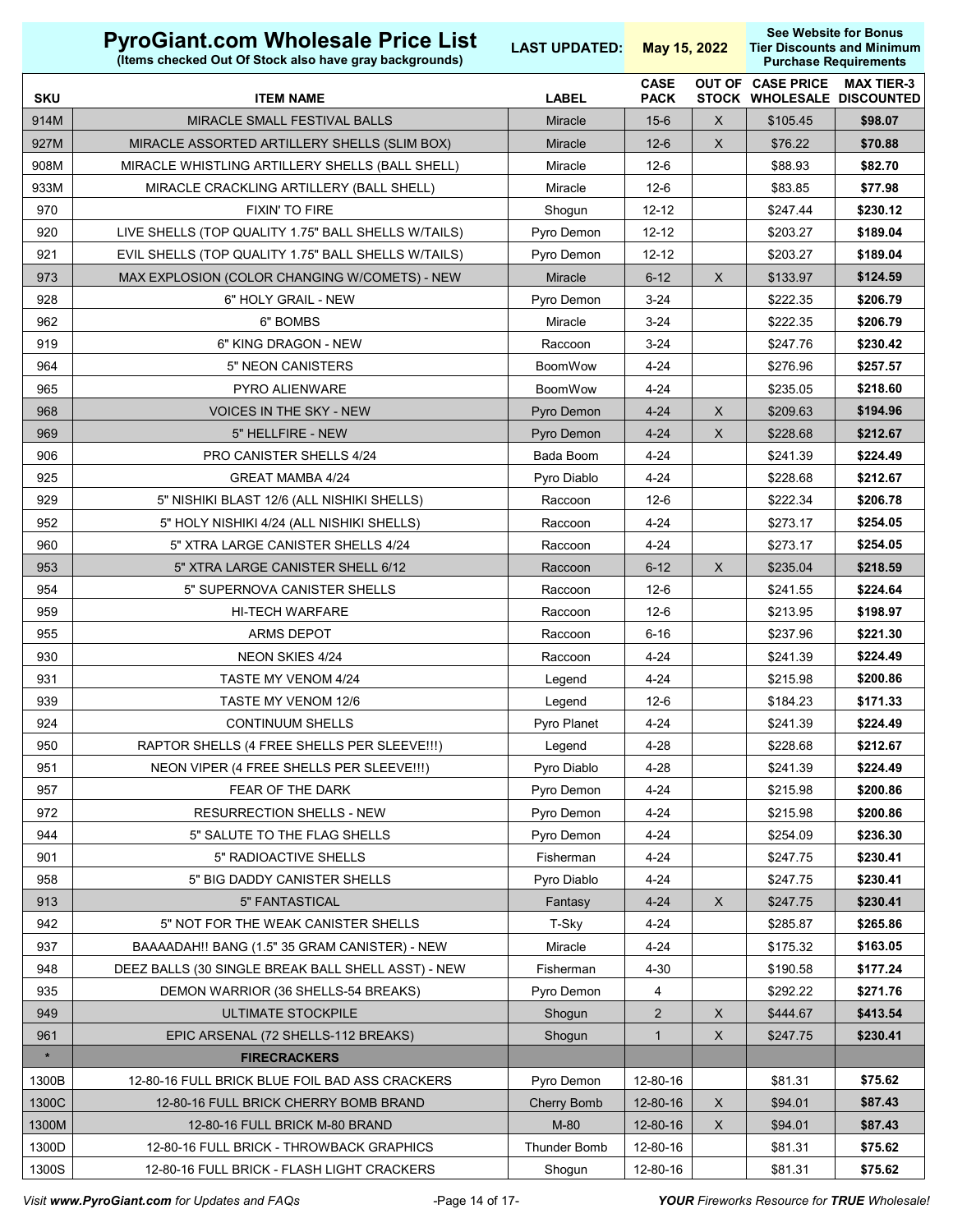**(Items checked Out Of Stock also have gray backgrounds)**

**LAST UPDATED: May 15, 2022**

**See Website for Bonus Tier Discounts and Minimum**

| <b>CASE</b><br>OUT OF CASE PRICE MAX TIER-3<br><b>SKU</b><br><b>ITEM NAME</b><br><b>LABEL</b><br>STOCK WHOLESALE DISCOUNTED<br><b>PACK</b><br>1301<br>24-40-16 HALF BRICK - MAMMON<br>24-40-16<br>\$83.85<br>Mammon<br>\$77.98<br>1301A<br>\$77.98<br>24-40-16 HALF BRICK BLUE FOIL BAD ASS CRACKERS<br>Pyro Demon<br>24-40-16<br>\$83.85<br>1301B<br>$M-80$<br>24-40-16<br>X<br>\$95.29<br>\$88.62<br>24-40-16 HALF BRICK M-80 BRAND<br>1301C<br>24-40-16 HALF BRICK CHERRY BOMB BRAND<br><b>Cherry Bomb</b><br>24-40-16<br>X<br>\$95.29<br>\$88.62<br>1305<br>12-80-16 FULL BRICK AMERICAN OUTLAW SERIES - JESSE JAMES<br>12-80-16<br>Bada Boom<br>\$107.99<br>\$100.43<br>1393<br>\$67.35<br>4,000 SHOT ROLL BLUE FOIL<br>Pyro Demon<br>4<br>\$72.42<br>\$63.80<br>1306<br>8,000 SHOT ROLL BLUE FOIL<br>Pyro Demon<br>2<br>\$68.60<br>1307<br>16,000 SHOT ROLL BLUE FOIL<br>Pyro Demon<br>$\mathbf{1}$<br>\$68.60<br>\$63.80<br>X<br>1302M<br>500 SHOT FIRECRACKER MAMMON<br>Mammon<br>32<br>\$79.16<br>\$85.12<br>1303M<br>8<br>X<br>\$74.44<br>2,000 SHOT FIRECRACKER MAMMON<br>Mammon<br>\$80.04<br>1393M<br>$\overline{4}$<br>X<br>4,000 SHOT FIRECRACKER MAMMON<br>Mammon<br>\$78.76<br>\$73.25<br>1306M<br>$\overline{2}$<br>8,000 SHOT FIRECRACKER MAMMON<br>Mammon<br>X<br>\$77.50<br>\$72.08<br>1307M<br>\$72.08<br>16,000 SHOT FIRECRACKER MAMMON - NEW<br>Mammon<br>$\mathbf{1}$<br>X<br>\$77.50<br>\$92.15<br>1316<br><b>JUMBO FIRECRACKERS 3 PACK</b><br>48-3<br>Legend<br>\$99.09<br>1317<br>$24-6$<br><b>JUMBO FIRECRACKERS 6 PACK</b><br>\$97.83<br>\$90.98<br>Legend<br>1312<br>Pyro Demon<br>$4 - 5 - 72$<br>X<br>\$112.37<br>\$104.50<br>M-90 SUPERCHARGED SALUTES 72 PACK<br>1312B<br>\$105.46<br>M-90 SUPERCHARGED SALUTES 36 PACK<br>4-10-36<br>Pyro Demon<br>X<br>\$113.40<br>1312C<br>\$89.60<br>M-90 SUPERCHARGED SALUTES 12 PACK<br>Cherry Bomb<br>4-30-12<br>\$96.34<br>1391<br>M-FIRECRACKERS 72 PACK<br><b>Brothers</b><br>20-72<br>\$85.16<br>\$79.20<br>1313M<br>50 SHOT FIRECRACKER MAMMON<br>Mammon<br>8-40-50<br>\$82.58<br>\$76.80<br>1390M<br>400 SHOT FIRECRACKER MAMMON<br>4-10-400<br>\$66.06<br>\$61.44<br>Mammon<br>1331<br>\$82.70<br>M-5000 SALUTE 36 PC<br><b>Cutting Edge</b><br>40-36<br>\$88.93<br>1386<br><b>BAD BOY CRACKERS (WATERPROOF FUSE)</b><br>100-100<br>\$82.58<br>\$76.80<br>Shogun<br>$\star$<br><b>SINGLE SHOT TUBES</b><br>1400<br>#5000/#3000 ASSORTED TUBES (12 OF EACH SIZE)<br>Winda<br>$12 - 2$<br>X<br>\$167.11<br>\$155.41<br>1401<br>\$88.44<br>#500 BROTHERS COLLECTION<br><b>Brothers</b><br>$3 - 4$<br>\$95.10<br><b>World Class</b><br>1406<br>#300 PREMIUM ASSORTED TUBES<br>$4 - 3$<br>\$88.93<br>\$82.70<br>1411<br>#2000 AERIAL TUBE<br>$6-6$<br>\$115.08<br>T-Sky<br>\$123.74<br>1413<br>#3000 AERIAL TUBE<br>T-Sky<br>$2 - 6$<br>\$112.62<br>\$104.74<br>$\star$<br><b>BOTTLE ROCKETS</b><br>1528<br>PREMIUM BOTTLE ROCKETS<br><b>Cutting Edge</b><br>25-12-12<br>\$108.54<br>\$100.94<br>1541<br>PREMIUM MOON TRAVELERS - NEW<br><b>Big</b><br>25-12-12<br>\$109.22<br>\$101.57<br>$\star$<br><b>SKY ROCKETS</b><br>X<br>\$67.35<br>1502<br>FLYING COLOR BUTTERFLY ROCKET<br>Generic<br>$72-6$<br>\$72.42<br>1522<br><b>GLITTER ROCKETS</b><br>Generic<br>$72-6$<br>X<br>\$72.42<br>\$67.35<br>1525<br>48-6<br>X<br><b>WILD GEESE ROCKETS</b><br>Generic<br>\$52.09<br>\$48.44<br>$\mathsf X$<br>1534<br>$36-12$<br>\$88.93<br>HORSE ROCKETS<br>Generic<br>\$82.70<br>1511<br><b>ROCKETS RED GLARE</b><br>Pyro Demon<br>\$169.24<br>\$157.39<br>$20 - 10$ |      | (Items checked Out Of Stock also have gray backgrounds) |                     |          |          | <b>Purchase Requirements</b> |
|-----------------------------------------------------------------------------------------------------------------------------------------------------------------------------------------------------------------------------------------------------------------------------------------------------------------------------------------------------------------------------------------------------------------------------------------------------------------------------------------------------------------------------------------------------------------------------------------------------------------------------------------------------------------------------------------------------------------------------------------------------------------------------------------------------------------------------------------------------------------------------------------------------------------------------------------------------------------------------------------------------------------------------------------------------------------------------------------------------------------------------------------------------------------------------------------------------------------------------------------------------------------------------------------------------------------------------------------------------------------------------------------------------------------------------------------------------------------------------------------------------------------------------------------------------------------------------------------------------------------------------------------------------------------------------------------------------------------------------------------------------------------------------------------------------------------------------------------------------------------------------------------------------------------------------------------------------------------------------------------------------------------------------------------------------------------------------------------------------------------------------------------------------------------------------------------------------------------------------------------------------------------------------------------------------------------------------------------------------------------------------------------------------------------------------------------------------------------------------------------------------------------------------------------------------------------------------------------------------------------------------------------------------------------------------------------------------------------------------------------------------------------------------------------------------------------------------------------------------------------------------------------------------------------------------------------------------------------------------------------------------------------------------------------------------------------------------------------------------------------------------------------------------------------------------------------------------------------------------------------------------------------------------------------------------------------------------------------------------------------------------------------------------------------------------------------------------------------------------------------------------------------------------------------------|------|---------------------------------------------------------|---------------------|----------|----------|------------------------------|
|                                                                                                                                                                                                                                                                                                                                                                                                                                                                                                                                                                                                                                                                                                                                                                                                                                                                                                                                                                                                                                                                                                                                                                                                                                                                                                                                                                                                                                                                                                                                                                                                                                                                                                                                                                                                                                                                                                                                                                                                                                                                                                                                                                                                                                                                                                                                                                                                                                                                                                                                                                                                                                                                                                                                                                                                                                                                                                                                                                                                                                                                                                                                                                                                                                                                                                                                                                                                                                                                                                                                               |      |                                                         |                     |          |          |                              |
|                                                                                                                                                                                                                                                                                                                                                                                                                                                                                                                                                                                                                                                                                                                                                                                                                                                                                                                                                                                                                                                                                                                                                                                                                                                                                                                                                                                                                                                                                                                                                                                                                                                                                                                                                                                                                                                                                                                                                                                                                                                                                                                                                                                                                                                                                                                                                                                                                                                                                                                                                                                                                                                                                                                                                                                                                                                                                                                                                                                                                                                                                                                                                                                                                                                                                                                                                                                                                                                                                                                                               |      |                                                         |                     |          |          |                              |
|                                                                                                                                                                                                                                                                                                                                                                                                                                                                                                                                                                                                                                                                                                                                                                                                                                                                                                                                                                                                                                                                                                                                                                                                                                                                                                                                                                                                                                                                                                                                                                                                                                                                                                                                                                                                                                                                                                                                                                                                                                                                                                                                                                                                                                                                                                                                                                                                                                                                                                                                                                                                                                                                                                                                                                                                                                                                                                                                                                                                                                                                                                                                                                                                                                                                                                                                                                                                                                                                                                                                               |      |                                                         |                     |          |          |                              |
|                                                                                                                                                                                                                                                                                                                                                                                                                                                                                                                                                                                                                                                                                                                                                                                                                                                                                                                                                                                                                                                                                                                                                                                                                                                                                                                                                                                                                                                                                                                                                                                                                                                                                                                                                                                                                                                                                                                                                                                                                                                                                                                                                                                                                                                                                                                                                                                                                                                                                                                                                                                                                                                                                                                                                                                                                                                                                                                                                                                                                                                                                                                                                                                                                                                                                                                                                                                                                                                                                                                                               |      |                                                         |                     |          |          |                              |
|                                                                                                                                                                                                                                                                                                                                                                                                                                                                                                                                                                                                                                                                                                                                                                                                                                                                                                                                                                                                                                                                                                                                                                                                                                                                                                                                                                                                                                                                                                                                                                                                                                                                                                                                                                                                                                                                                                                                                                                                                                                                                                                                                                                                                                                                                                                                                                                                                                                                                                                                                                                                                                                                                                                                                                                                                                                                                                                                                                                                                                                                                                                                                                                                                                                                                                                                                                                                                                                                                                                                               |      |                                                         |                     |          |          |                              |
|                                                                                                                                                                                                                                                                                                                                                                                                                                                                                                                                                                                                                                                                                                                                                                                                                                                                                                                                                                                                                                                                                                                                                                                                                                                                                                                                                                                                                                                                                                                                                                                                                                                                                                                                                                                                                                                                                                                                                                                                                                                                                                                                                                                                                                                                                                                                                                                                                                                                                                                                                                                                                                                                                                                                                                                                                                                                                                                                                                                                                                                                                                                                                                                                                                                                                                                                                                                                                                                                                                                                               |      |                                                         |                     |          |          |                              |
|                                                                                                                                                                                                                                                                                                                                                                                                                                                                                                                                                                                                                                                                                                                                                                                                                                                                                                                                                                                                                                                                                                                                                                                                                                                                                                                                                                                                                                                                                                                                                                                                                                                                                                                                                                                                                                                                                                                                                                                                                                                                                                                                                                                                                                                                                                                                                                                                                                                                                                                                                                                                                                                                                                                                                                                                                                                                                                                                                                                                                                                                                                                                                                                                                                                                                                                                                                                                                                                                                                                                               |      |                                                         |                     |          |          |                              |
|                                                                                                                                                                                                                                                                                                                                                                                                                                                                                                                                                                                                                                                                                                                                                                                                                                                                                                                                                                                                                                                                                                                                                                                                                                                                                                                                                                                                                                                                                                                                                                                                                                                                                                                                                                                                                                                                                                                                                                                                                                                                                                                                                                                                                                                                                                                                                                                                                                                                                                                                                                                                                                                                                                                                                                                                                                                                                                                                                                                                                                                                                                                                                                                                                                                                                                                                                                                                                                                                                                                                               |      |                                                         |                     |          |          |                              |
|                                                                                                                                                                                                                                                                                                                                                                                                                                                                                                                                                                                                                                                                                                                                                                                                                                                                                                                                                                                                                                                                                                                                                                                                                                                                                                                                                                                                                                                                                                                                                                                                                                                                                                                                                                                                                                                                                                                                                                                                                                                                                                                                                                                                                                                                                                                                                                                                                                                                                                                                                                                                                                                                                                                                                                                                                                                                                                                                                                                                                                                                                                                                                                                                                                                                                                                                                                                                                                                                                                                                               |      |                                                         |                     |          |          |                              |
|                                                                                                                                                                                                                                                                                                                                                                                                                                                                                                                                                                                                                                                                                                                                                                                                                                                                                                                                                                                                                                                                                                                                                                                                                                                                                                                                                                                                                                                                                                                                                                                                                                                                                                                                                                                                                                                                                                                                                                                                                                                                                                                                                                                                                                                                                                                                                                                                                                                                                                                                                                                                                                                                                                                                                                                                                                                                                                                                                                                                                                                                                                                                                                                                                                                                                                                                                                                                                                                                                                                                               |      |                                                         |                     |          |          |                              |
|                                                                                                                                                                                                                                                                                                                                                                                                                                                                                                                                                                                                                                                                                                                                                                                                                                                                                                                                                                                                                                                                                                                                                                                                                                                                                                                                                                                                                                                                                                                                                                                                                                                                                                                                                                                                                                                                                                                                                                                                                                                                                                                                                                                                                                                                                                                                                                                                                                                                                                                                                                                                                                                                                                                                                                                                                                                                                                                                                                                                                                                                                                                                                                                                                                                                                                                                                                                                                                                                                                                                               |      |                                                         |                     |          |          |                              |
|                                                                                                                                                                                                                                                                                                                                                                                                                                                                                                                                                                                                                                                                                                                                                                                                                                                                                                                                                                                                                                                                                                                                                                                                                                                                                                                                                                                                                                                                                                                                                                                                                                                                                                                                                                                                                                                                                                                                                                                                                                                                                                                                                                                                                                                                                                                                                                                                                                                                                                                                                                                                                                                                                                                                                                                                                                                                                                                                                                                                                                                                                                                                                                                                                                                                                                                                                                                                                                                                                                                                               |      |                                                         |                     |          |          |                              |
|                                                                                                                                                                                                                                                                                                                                                                                                                                                                                                                                                                                                                                                                                                                                                                                                                                                                                                                                                                                                                                                                                                                                                                                                                                                                                                                                                                                                                                                                                                                                                                                                                                                                                                                                                                                                                                                                                                                                                                                                                                                                                                                                                                                                                                                                                                                                                                                                                                                                                                                                                                                                                                                                                                                                                                                                                                                                                                                                                                                                                                                                                                                                                                                                                                                                                                                                                                                                                                                                                                                                               |      |                                                         |                     |          |          |                              |
|                                                                                                                                                                                                                                                                                                                                                                                                                                                                                                                                                                                                                                                                                                                                                                                                                                                                                                                                                                                                                                                                                                                                                                                                                                                                                                                                                                                                                                                                                                                                                                                                                                                                                                                                                                                                                                                                                                                                                                                                                                                                                                                                                                                                                                                                                                                                                                                                                                                                                                                                                                                                                                                                                                                                                                                                                                                                                                                                                                                                                                                                                                                                                                                                                                                                                                                                                                                                                                                                                                                                               |      |                                                         |                     |          |          |                              |
|                                                                                                                                                                                                                                                                                                                                                                                                                                                                                                                                                                                                                                                                                                                                                                                                                                                                                                                                                                                                                                                                                                                                                                                                                                                                                                                                                                                                                                                                                                                                                                                                                                                                                                                                                                                                                                                                                                                                                                                                                                                                                                                                                                                                                                                                                                                                                                                                                                                                                                                                                                                                                                                                                                                                                                                                                                                                                                                                                                                                                                                                                                                                                                                                                                                                                                                                                                                                                                                                                                                                               |      |                                                         |                     |          |          |                              |
|                                                                                                                                                                                                                                                                                                                                                                                                                                                                                                                                                                                                                                                                                                                                                                                                                                                                                                                                                                                                                                                                                                                                                                                                                                                                                                                                                                                                                                                                                                                                                                                                                                                                                                                                                                                                                                                                                                                                                                                                                                                                                                                                                                                                                                                                                                                                                                                                                                                                                                                                                                                                                                                                                                                                                                                                                                                                                                                                                                                                                                                                                                                                                                                                                                                                                                                                                                                                                                                                                                                                               |      |                                                         |                     |          |          |                              |
|                                                                                                                                                                                                                                                                                                                                                                                                                                                                                                                                                                                                                                                                                                                                                                                                                                                                                                                                                                                                                                                                                                                                                                                                                                                                                                                                                                                                                                                                                                                                                                                                                                                                                                                                                                                                                                                                                                                                                                                                                                                                                                                                                                                                                                                                                                                                                                                                                                                                                                                                                                                                                                                                                                                                                                                                                                                                                                                                                                                                                                                                                                                                                                                                                                                                                                                                                                                                                                                                                                                                               |      |                                                         |                     |          |          |                              |
|                                                                                                                                                                                                                                                                                                                                                                                                                                                                                                                                                                                                                                                                                                                                                                                                                                                                                                                                                                                                                                                                                                                                                                                                                                                                                                                                                                                                                                                                                                                                                                                                                                                                                                                                                                                                                                                                                                                                                                                                                                                                                                                                                                                                                                                                                                                                                                                                                                                                                                                                                                                                                                                                                                                                                                                                                                                                                                                                                                                                                                                                                                                                                                                                                                                                                                                                                                                                                                                                                                                                               |      |                                                         |                     |          |          |                              |
|                                                                                                                                                                                                                                                                                                                                                                                                                                                                                                                                                                                                                                                                                                                                                                                                                                                                                                                                                                                                                                                                                                                                                                                                                                                                                                                                                                                                                                                                                                                                                                                                                                                                                                                                                                                                                                                                                                                                                                                                                                                                                                                                                                                                                                                                                                                                                                                                                                                                                                                                                                                                                                                                                                                                                                                                                                                                                                                                                                                                                                                                                                                                                                                                                                                                                                                                                                                                                                                                                                                                               |      |                                                         |                     |          |          |                              |
|                                                                                                                                                                                                                                                                                                                                                                                                                                                                                                                                                                                                                                                                                                                                                                                                                                                                                                                                                                                                                                                                                                                                                                                                                                                                                                                                                                                                                                                                                                                                                                                                                                                                                                                                                                                                                                                                                                                                                                                                                                                                                                                                                                                                                                                                                                                                                                                                                                                                                                                                                                                                                                                                                                                                                                                                                                                                                                                                                                                                                                                                                                                                                                                                                                                                                                                                                                                                                                                                                                                                               |      |                                                         |                     |          |          |                              |
|                                                                                                                                                                                                                                                                                                                                                                                                                                                                                                                                                                                                                                                                                                                                                                                                                                                                                                                                                                                                                                                                                                                                                                                                                                                                                                                                                                                                                                                                                                                                                                                                                                                                                                                                                                                                                                                                                                                                                                                                                                                                                                                                                                                                                                                                                                                                                                                                                                                                                                                                                                                                                                                                                                                                                                                                                                                                                                                                                                                                                                                                                                                                                                                                                                                                                                                                                                                                                                                                                                                                               |      |                                                         |                     |          |          |                              |
|                                                                                                                                                                                                                                                                                                                                                                                                                                                                                                                                                                                                                                                                                                                                                                                                                                                                                                                                                                                                                                                                                                                                                                                                                                                                                                                                                                                                                                                                                                                                                                                                                                                                                                                                                                                                                                                                                                                                                                                                                                                                                                                                                                                                                                                                                                                                                                                                                                                                                                                                                                                                                                                                                                                                                                                                                                                                                                                                                                                                                                                                                                                                                                                                                                                                                                                                                                                                                                                                                                                                               |      |                                                         |                     |          |          |                              |
|                                                                                                                                                                                                                                                                                                                                                                                                                                                                                                                                                                                                                                                                                                                                                                                                                                                                                                                                                                                                                                                                                                                                                                                                                                                                                                                                                                                                                                                                                                                                                                                                                                                                                                                                                                                                                                                                                                                                                                                                                                                                                                                                                                                                                                                                                                                                                                                                                                                                                                                                                                                                                                                                                                                                                                                                                                                                                                                                                                                                                                                                                                                                                                                                                                                                                                                                                                                                                                                                                                                                               |      |                                                         |                     |          |          |                              |
|                                                                                                                                                                                                                                                                                                                                                                                                                                                                                                                                                                                                                                                                                                                                                                                                                                                                                                                                                                                                                                                                                                                                                                                                                                                                                                                                                                                                                                                                                                                                                                                                                                                                                                                                                                                                                                                                                                                                                                                                                                                                                                                                                                                                                                                                                                                                                                                                                                                                                                                                                                                                                                                                                                                                                                                                                                                                                                                                                                                                                                                                                                                                                                                                                                                                                                                                                                                                                                                                                                                                               |      |                                                         |                     |          |          |                              |
|                                                                                                                                                                                                                                                                                                                                                                                                                                                                                                                                                                                                                                                                                                                                                                                                                                                                                                                                                                                                                                                                                                                                                                                                                                                                                                                                                                                                                                                                                                                                                                                                                                                                                                                                                                                                                                                                                                                                                                                                                                                                                                                                                                                                                                                                                                                                                                                                                                                                                                                                                                                                                                                                                                                                                                                                                                                                                                                                                                                                                                                                                                                                                                                                                                                                                                                                                                                                                                                                                                                                               |      |                                                         |                     |          |          |                              |
|                                                                                                                                                                                                                                                                                                                                                                                                                                                                                                                                                                                                                                                                                                                                                                                                                                                                                                                                                                                                                                                                                                                                                                                                                                                                                                                                                                                                                                                                                                                                                                                                                                                                                                                                                                                                                                                                                                                                                                                                                                                                                                                                                                                                                                                                                                                                                                                                                                                                                                                                                                                                                                                                                                                                                                                                                                                                                                                                                                                                                                                                                                                                                                                                                                                                                                                                                                                                                                                                                                                                               |      |                                                         |                     |          |          |                              |
|                                                                                                                                                                                                                                                                                                                                                                                                                                                                                                                                                                                                                                                                                                                                                                                                                                                                                                                                                                                                                                                                                                                                                                                                                                                                                                                                                                                                                                                                                                                                                                                                                                                                                                                                                                                                                                                                                                                                                                                                                                                                                                                                                                                                                                                                                                                                                                                                                                                                                                                                                                                                                                                                                                                                                                                                                                                                                                                                                                                                                                                                                                                                                                                                                                                                                                                                                                                                                                                                                                                                               |      |                                                         |                     |          |          |                              |
|                                                                                                                                                                                                                                                                                                                                                                                                                                                                                                                                                                                                                                                                                                                                                                                                                                                                                                                                                                                                                                                                                                                                                                                                                                                                                                                                                                                                                                                                                                                                                                                                                                                                                                                                                                                                                                                                                                                                                                                                                                                                                                                                                                                                                                                                                                                                                                                                                                                                                                                                                                                                                                                                                                                                                                                                                                                                                                                                                                                                                                                                                                                                                                                                                                                                                                                                                                                                                                                                                                                                               |      |                                                         |                     |          |          |                              |
|                                                                                                                                                                                                                                                                                                                                                                                                                                                                                                                                                                                                                                                                                                                                                                                                                                                                                                                                                                                                                                                                                                                                                                                                                                                                                                                                                                                                                                                                                                                                                                                                                                                                                                                                                                                                                                                                                                                                                                                                                                                                                                                                                                                                                                                                                                                                                                                                                                                                                                                                                                                                                                                                                                                                                                                                                                                                                                                                                                                                                                                                                                                                                                                                                                                                                                                                                                                                                                                                                                                                               |      |                                                         |                     |          |          |                              |
|                                                                                                                                                                                                                                                                                                                                                                                                                                                                                                                                                                                                                                                                                                                                                                                                                                                                                                                                                                                                                                                                                                                                                                                                                                                                                                                                                                                                                                                                                                                                                                                                                                                                                                                                                                                                                                                                                                                                                                                                                                                                                                                                                                                                                                                                                                                                                                                                                                                                                                                                                                                                                                                                                                                                                                                                                                                                                                                                                                                                                                                                                                                                                                                                                                                                                                                                                                                                                                                                                                                                               |      |                                                         |                     |          |          |                              |
|                                                                                                                                                                                                                                                                                                                                                                                                                                                                                                                                                                                                                                                                                                                                                                                                                                                                                                                                                                                                                                                                                                                                                                                                                                                                                                                                                                                                                                                                                                                                                                                                                                                                                                                                                                                                                                                                                                                                                                                                                                                                                                                                                                                                                                                                                                                                                                                                                                                                                                                                                                                                                                                                                                                                                                                                                                                                                                                                                                                                                                                                                                                                                                                                                                                                                                                                                                                                                                                                                                                                               |      |                                                         |                     |          |          |                              |
|                                                                                                                                                                                                                                                                                                                                                                                                                                                                                                                                                                                                                                                                                                                                                                                                                                                                                                                                                                                                                                                                                                                                                                                                                                                                                                                                                                                                                                                                                                                                                                                                                                                                                                                                                                                                                                                                                                                                                                                                                                                                                                                                                                                                                                                                                                                                                                                                                                                                                                                                                                                                                                                                                                                                                                                                                                                                                                                                                                                                                                                                                                                                                                                                                                                                                                                                                                                                                                                                                                                                               |      |                                                         |                     |          |          |                              |
|                                                                                                                                                                                                                                                                                                                                                                                                                                                                                                                                                                                                                                                                                                                                                                                                                                                                                                                                                                                                                                                                                                                                                                                                                                                                                                                                                                                                                                                                                                                                                                                                                                                                                                                                                                                                                                                                                                                                                                                                                                                                                                                                                                                                                                                                                                                                                                                                                                                                                                                                                                                                                                                                                                                                                                                                                                                                                                                                                                                                                                                                                                                                                                                                                                                                                                                                                                                                                                                                                                                                               |      |                                                         |                     |          |          |                              |
|                                                                                                                                                                                                                                                                                                                                                                                                                                                                                                                                                                                                                                                                                                                                                                                                                                                                                                                                                                                                                                                                                                                                                                                                                                                                                                                                                                                                                                                                                                                                                                                                                                                                                                                                                                                                                                                                                                                                                                                                                                                                                                                                                                                                                                                                                                                                                                                                                                                                                                                                                                                                                                                                                                                                                                                                                                                                                                                                                                                                                                                                                                                                                                                                                                                                                                                                                                                                                                                                                                                                               |      |                                                         |                     |          |          |                              |
|                                                                                                                                                                                                                                                                                                                                                                                                                                                                                                                                                                                                                                                                                                                                                                                                                                                                                                                                                                                                                                                                                                                                                                                                                                                                                                                                                                                                                                                                                                                                                                                                                                                                                                                                                                                                                                                                                                                                                                                                                                                                                                                                                                                                                                                                                                                                                                                                                                                                                                                                                                                                                                                                                                                                                                                                                                                                                                                                                                                                                                                                                                                                                                                                                                                                                                                                                                                                                                                                                                                                               |      |                                                         |                     |          |          |                              |
|                                                                                                                                                                                                                                                                                                                                                                                                                                                                                                                                                                                                                                                                                                                                                                                                                                                                                                                                                                                                                                                                                                                                                                                                                                                                                                                                                                                                                                                                                                                                                                                                                                                                                                                                                                                                                                                                                                                                                                                                                                                                                                                                                                                                                                                                                                                                                                                                                                                                                                                                                                                                                                                                                                                                                                                                                                                                                                                                                                                                                                                                                                                                                                                                                                                                                                                                                                                                                                                                                                                                               |      |                                                         |                     |          |          |                              |
|                                                                                                                                                                                                                                                                                                                                                                                                                                                                                                                                                                                                                                                                                                                                                                                                                                                                                                                                                                                                                                                                                                                                                                                                                                                                                                                                                                                                                                                                                                                                                                                                                                                                                                                                                                                                                                                                                                                                                                                                                                                                                                                                                                                                                                                                                                                                                                                                                                                                                                                                                                                                                                                                                                                                                                                                                                                                                                                                                                                                                                                                                                                                                                                                                                                                                                                                                                                                                                                                                                                                               |      |                                                         |                     |          |          |                              |
|                                                                                                                                                                                                                                                                                                                                                                                                                                                                                                                                                                                                                                                                                                                                                                                                                                                                                                                                                                                                                                                                                                                                                                                                                                                                                                                                                                                                                                                                                                                                                                                                                                                                                                                                                                                                                                                                                                                                                                                                                                                                                                                                                                                                                                                                                                                                                                                                                                                                                                                                                                                                                                                                                                                                                                                                                                                                                                                                                                                                                                                                                                                                                                                                                                                                                                                                                                                                                                                                                                                                               |      |                                                         |                     |          |          |                              |
|                                                                                                                                                                                                                                                                                                                                                                                                                                                                                                                                                                                                                                                                                                                                                                                                                                                                                                                                                                                                                                                                                                                                                                                                                                                                                                                                                                                                                                                                                                                                                                                                                                                                                                                                                                                                                                                                                                                                                                                                                                                                                                                                                                                                                                                                                                                                                                                                                                                                                                                                                                                                                                                                                                                                                                                                                                                                                                                                                                                                                                                                                                                                                                                                                                                                                                                                                                                                                                                                                                                                               |      |                                                         |                     |          |          |                              |
| 1512<br>X<br>\$113.79<br>SUPER 2 OZ ROCKET ASSORTMENT<br>Shogun<br>48-12<br>\$122.36                                                                                                                                                                                                                                                                                                                                                                                                                                                                                                                                                                                                                                                                                                                                                                                                                                                                                                                                                                                                                                                                                                                                                                                                                                                                                                                                                                                                                                                                                                                                                                                                                                                                                                                                                                                                                                                                                                                                                                                                                                                                                                                                                                                                                                                                                                                                                                                                                                                                                                                                                                                                                                                                                                                                                                                                                                                                                                                                                                                                                                                                                                                                                                                                                                                                                                                                                                                                                                                          |      |                                                         |                     |          |          |                              |
| 1516<br>SUPER 6 OZ ROCKET ASSORTMENT<br>Shogun<br>$24 - 12$<br>X<br>\$96.75<br>\$89.98                                                                                                                                                                                                                                                                                                                                                                                                                                                                                                                                                                                                                                                                                                                                                                                                                                                                                                                                                                                                                                                                                                                                                                                                                                                                                                                                                                                                                                                                                                                                                                                                                                                                                                                                                                                                                                                                                                                                                                                                                                                                                                                                                                                                                                                                                                                                                                                                                                                                                                                                                                                                                                                                                                                                                                                                                                                                                                                                                                                                                                                                                                                                                                                                                                                                                                                                                                                                                                                        |      |                                                         |                     |          |          |                              |
| 1517<br>$24-12$<br>X<br>\$101.50<br>SUPER 8 OZ ROCKET ASSORTMENT<br>Shogun<br>\$109.14                                                                                                                                                                                                                                                                                                                                                                                                                                                                                                                                                                                                                                                                                                                                                                                                                                                                                                                                                                                                                                                                                                                                                                                                                                                                                                                                                                                                                                                                                                                                                                                                                                                                                                                                                                                                                                                                                                                                                                                                                                                                                                                                                                                                                                                                                                                                                                                                                                                                                                                                                                                                                                                                                                                                                                                                                                                                                                                                                                                                                                                                                                                                                                                                                                                                                                                                                                                                                                                        |      |                                                         |                     |          |          |                              |
| $\mathsf X$<br>1518<br>$8 - 31$<br>\$294.75<br>\$274.12<br>HYPERSONIC ROCKET ARRAY - NEW<br>Shogun                                                                                                                                                                                                                                                                                                                                                                                                                                                                                                                                                                                                                                                                                                                                                                                                                                                                                                                                                                                                                                                                                                                                                                                                                                                                                                                                                                                                                                                                                                                                                                                                                                                                                                                                                                                                                                                                                                                                                                                                                                                                                                                                                                                                                                                                                                                                                                                                                                                                                                                                                                                                                                                                                                                                                                                                                                                                                                                                                                                                                                                                                                                                                                                                                                                                                                                                                                                                                                            |      |                                                         |                     |          |          |                              |
|                                                                                                                                                                                                                                                                                                                                                                                                                                                                                                                                                                                                                                                                                                                                                                                                                                                                                                                                                                                                                                                                                                                                                                                                                                                                                                                                                                                                                                                                                                                                                                                                                                                                                                                                                                                                                                                                                                                                                                                                                                                                                                                                                                                                                                                                                                                                                                                                                                                                                                                                                                                                                                                                                                                                                                                                                                                                                                                                                                                                                                                                                                                                                                                                                                                                                                                                                                                                                                                                                                                                               | 1519 | SPACE GALAXY ROCKET ASSORTMENT                          | <b>Cutting Edge</b> | $8 - 31$ | \$276.03 | \$256.71                     |
|                                                                                                                                                                                                                                                                                                                                                                                                                                                                                                                                                                                                                                                                                                                                                                                                                                                                                                                                                                                                                                                                                                                                                                                                                                                                                                                                                                                                                                                                                                                                                                                                                                                                                                                                                                                                                                                                                                                                                                                                                                                                                                                                                                                                                                                                                                                                                                                                                                                                                                                                                                                                                                                                                                                                                                                                                                                                                                                                                                                                                                                                                                                                                                                                                                                                                                                                                                                                                                                                                                                                               |      |                                                         |                     | $10-9$   |          |                              |
|                                                                                                                                                                                                                                                                                                                                                                                                                                                                                                                                                                                                                                                                                                                                                                                                                                                                                                                                                                                                                                                                                                                                                                                                                                                                                                                                                                                                                                                                                                                                                                                                                                                                                                                                                                                                                                                                                                                                                                                                                                                                                                                                                                                                                                                                                                                                                                                                                                                                                                                                                                                                                                                                                                                                                                                                                                                                                                                                                                                                                                                                                                                                                                                                                                                                                                                                                                                                                                                                                                                                               |      |                                                         |                     |          |          |                              |
| 1532<br>$\boldsymbol{\mathsf{X}}$<br><b>RIP THE SKY</b><br>Miracle<br>\$187.62<br>\$174.49                                                                                                                                                                                                                                                                                                                                                                                                                                                                                                                                                                                                                                                                                                                                                                                                                                                                                                                                                                                                                                                                                                                                                                                                                                                                                                                                                                                                                                                                                                                                                                                                                                                                                                                                                                                                                                                                                                                                                                                                                                                                                                                                                                                                                                                                                                                                                                                                                                                                                                                                                                                                                                                                                                                                                                                                                                                                                                                                                                                                                                                                                                                                                                                                                                                                                                                                                                                                                                                    |      |                                                         |                     |          |          |                              |
| 1533<br>X<br><b>CORONA ROCKETS</b><br><b>Brothers</b><br>$36-6$<br>\$236.72<br>\$220.15                                                                                                                                                                                                                                                                                                                                                                                                                                                                                                                                                                                                                                                                                                                                                                                                                                                                                                                                                                                                                                                                                                                                                                                                                                                                                                                                                                                                                                                                                                                                                                                                                                                                                                                                                                                                                                                                                                                                                                                                                                                                                                                                                                                                                                                                                                                                                                                                                                                                                                                                                                                                                                                                                                                                                                                                                                                                                                                                                                                                                                                                                                                                                                                                                                                                                                                                                                                                                                                       |      |                                                         |                     |          |          |                              |
| 1538<br>\$106.35<br><b>STAR SMASHER</b><br>Pyro Demon<br>$10 - 9$<br>\$114.35<br>1543<br>DYNA-SOAR ROCKET ASSORTMENT - NEW<br>$12 - 7$<br>$\mathsf X$<br>\$130.63<br>Shogun<br>\$140.46                                                                                                                                                                                                                                                                                                                                                                                                                                                                                                                                                                                                                                                                                                                                                                                                                                                                                                                                                                                                                                                                                                                                                                                                                                                                                                                                                                                                                                                                                                                                                                                                                                                                                                                                                                                                                                                                                                                                                                                                                                                                                                                                                                                                                                                                                                                                                                                                                                                                                                                                                                                                                                                                                                                                                                                                                                                                                                                                                                                                                                                                                                                                                                                                                                                                                                                                                       |      |                                                         |                     |          |          |                              |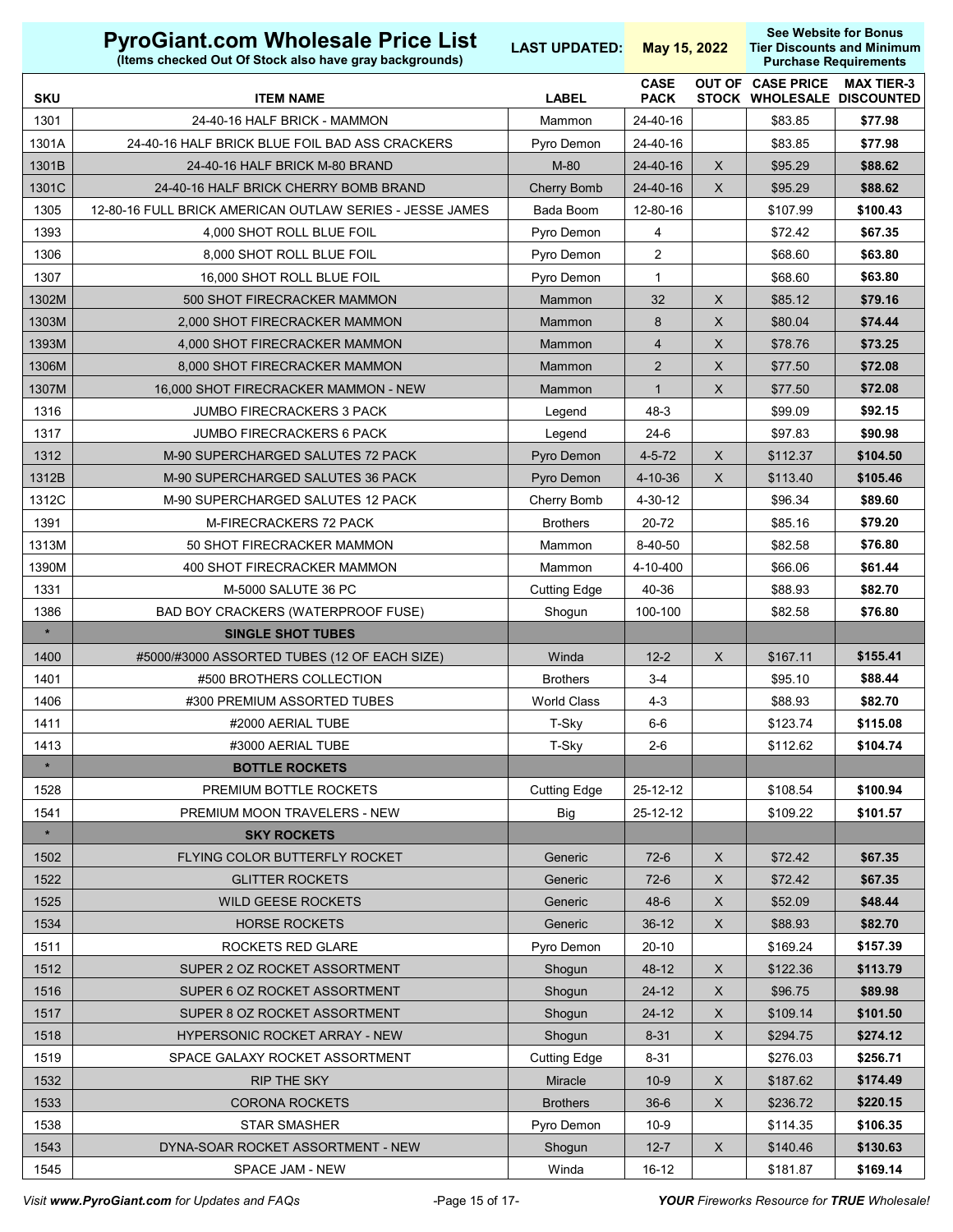#### **LAST UPDATED: May 15, 2022 SKU ITEM NAME LABEL PyroGiant.com Wholesale Price List (Items checked Out Of Stock also have gray backgrounds) CASE PACK OUT OF**

| 1546    | <b>SPACE FALCON - NEW</b>                         | Winda               | $16 - 5$     |   | \$180.38 | \$167.75 |
|---------|---------------------------------------------------|---------------------|--------------|---|----------|----------|
| 1549    | <b>KEEP SMILING ALWAYS - NEW</b>                  | T-Sky               | $20 - 5$     |   | \$168.57 | \$156.77 |
|         | <b>ROMAN CANDLES</b>                              |                     |              |   |          |          |
| 1601PD  | 10 BALL MAGICAL ROMAN CANDLE                      | Pyro Demon          | $24-6$       |   | \$53.35  | \$49.62  |
| 1602    | 10 BALL COLOR PEARL CANDLE W/BANG                 | Boomer              | $36-4$       |   | \$60.98  | \$56.71  |
| 1605    | 10 GUNS LILING SALUTE                             | Generic             | $36-4$       |   | \$55.90  | \$51.99  |
| 1603    | 10 BALL BLUE THUNDER - NEW                        | Pyro Demon          | $24-6$       |   | \$89.95  | \$83.65  |
| 1600    | <b>10 BALL FLASHING THUNDER</b>                   | Pyro Demon          | $24-6$       | X | \$89.95  | \$83.65  |
| 1633    | <b>10 BALL NEON THUNDER</b>                       | Pyro Demon          | $24-6$       |   | \$113.96 | \$105.98 |
| 1604    | PATRIOTIC CANDLE ASSORTMENT (RED-WHITE-BLUE)      | Pyro Demon          | $12 - 12$    | X | \$69.88  | \$64.99  |
| 1655    | MIRACLE ASSORTED CANDLE - NEW                     | Miracle             | $12 - 12$    |   | \$69.24  | \$64.39  |
| 1608    | 10 BALL COLOR THUNDER                             | <b>Cutting Edge</b> | $24-6$       |   | \$90.75  | \$84.40  |
| 1610    | THE DEMONIZER 210 (210 NEON BALLS)                | Pyro Demon          | 12           |   | \$101.63 | \$94.52  |
| 1626    | CANNONADE 666 (666 BALLS WITH REPORT)             | Pyro Demon          | 9            |   | \$142.29 | \$132.33 |
| 1631    | SUPER CHARGED CANDLE 328 SHOT                     | Legend              | 12           | X | \$122.16 | \$113.61 |
| 1636    | <b>CYBER CANDLE 140 SHOT</b>                      | Shogun              | 12           |   | \$111.62 | \$103.81 |
| 1657    | SO SNAPPY 140 SHOT - NEW                          | Shogun              | 12           |   | \$98.34  | \$91.46  |
| 1648    | 80 SHOT HD RWB CANDLES (3 ASST - 3 OF EACH COLOR) | <b>BoomWow</b>      | 9            |   | \$94.51  | \$87.89  |
| 1649    | GATLING CANDLE 90 SHOT                            | <b>BoomWow</b>      | 9            |   | \$107.53 | \$100.00 |
| 1650    | SOARING STARS 56 SHOT                             | <b>BoomWow</b>      | 9            |   | \$90.95  | \$84.58  |
| 1654    | 8 BALL KICKING AND SCREAMING                      | Miracle             | 36-4         |   | \$96.38  | \$89.63  |
| 1619    | 5 BALL PARA SHOT (DAYTIME PARACHUTES)             | T-Sky               | $18-3$       |   | \$121.46 | \$112.96 |
| 1622    | 8 BALL THUNDER MANIA - NEW                        | Winda               | $24 - 4$     |   | \$102.33 | \$95.17  |
| 1624    | 5 BALL ROYAL FLUSH (LARGE BORE)                   | Legend              | $24 - 5$     | X | \$133.25 | \$123.92 |
| 1627    | <b>5 BALL CRAZY ACES</b>                          | <b>Brothers</b>     | $24 - 4$     | X | \$152.81 | \$142.11 |
| 1632    | 10 BALL CHERRY ON TOP - NEW                       | <b>Brothers</b>     | $36-4$       | X | \$76.37  | \$71.02  |
| 1634    | 5 BALL SPACE EXPLOSION                            | T-Sky               | $18-4$       |   | \$84.21  | \$78.32  |
| 1635    | <b>8 BALL FLASHING THUNDER</b>                    | T-Sky               | $18-4$       |   | \$87.45  | \$81.33  |
| 1640    | 5 BALL OVERLORD                                   | Miracle             | $24 - 4$     |   | \$111.52 | \$103.71 |
| 1656    | 5 BALL NEON SHOW                                  | Miracle             | $24 - 4$     |   | \$109.47 | \$101.81 |
| 1641    | <b>8 BALL WHISTLING BOMB</b>                      | T-Sky               | $30 - 4$     |   | \$127.05 | \$118.16 |
| 1642    | MASTER BLASTER 196 SHOT                           | Winda               | 15           |   | \$133.56 | \$124.21 |
| 1643    | 5 BALL BLACKJACK                                  | <b>Brothers</b>     | 24-4         |   | \$107.82 | \$100.27 |
| 1646    | 8 BALL PYRO DIABLO CANDLE - NEW                   | Pyro Diablo         | 18-4         |   | \$129.94 | \$120.84 |
| 1651    | 8 BALL REAL MAGIC CANDLES - NEW                   | <b>BoomWow</b>      | $24 - 4$     |   | \$119.61 | \$111.24 |
| 1658    | 10 BALL FIRE BALL - NEW                           | T-Sky               | $18-4$       |   | \$93.49  | \$86.95  |
| 1659    | 10 BALL BIG AMERICA CANDLE ASSORTMENT             | Shogun              | $10-6$       |   | \$112.45 | \$104.58 |
| $\star$ | <b>FUSE (all fuse currently sold out)</b>         |                     |              |   |          |          |
| $\star$ | <b>SHIRTS</b>                                     |                     |              |   |          |          |
| 4220    | DANGER FIREWORKS - M                              | Guilden             | $\mathbf{1}$ |   | \$11.87  | \$11.04  |
| 4221    | DANGER FIREWORKS - L                              | Guilden             | 1            |   | \$11.87  | \$11.04  |
| 4222    | DANGER FIREWORKS - XL                             | Guilden             | 1            |   | \$11.87  | \$11.04  |
| 4223    | DANGER FIREWORKS - 2XL                            | Guilden             | 1            |   | \$15.83  | \$14.72  |
| 4224    | DANGER FIREWORKS - 3XL                            | Guilden             | 1            |   | \$17.81  | \$16.56  |
| 4225    | <b>GOT FIREWORKS? - M</b>                         | Guilden             | 1            |   | \$13.07  | \$12.16  |
| 4226    | <b>GOT FIREWORKS? - L</b>                         | Guilden             | $\mathbf{1}$ |   | \$13.07  | \$12.16  |
| 4227    | <b>GOT FIREWORKS? - XL</b>                        | Guilden             | 1            |   | \$13.07  | \$12.16  |

4228 GOT FIREWORKS? - 2XL Guilden 1 1 \$17.03 **\$15.84** 

**See Website for Bonus Tier Discounts and Minimum Purchase Requirements**

> **MAX TIER-3 DISCOUNTED**

**CASE PRICE WHOLESALE**

**STOCK**